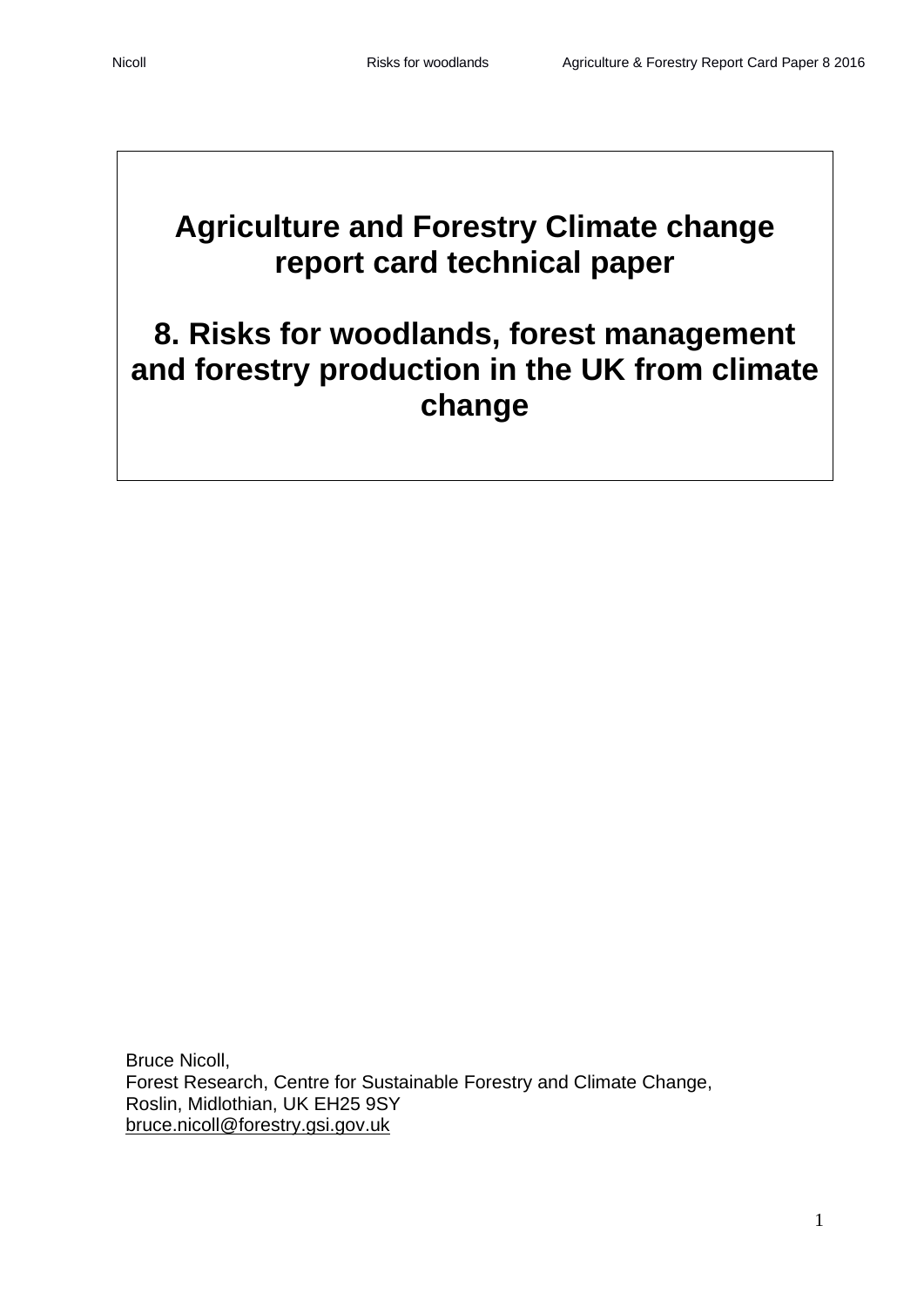# **Summary**

• The frequency of extreme weather events, including heat waves, intense rainfall, and drought will increase over this century *(Likelihood: very likely / Confidence: high)*

• Trees, forests and woodlands in the UK will increasingly be vulnerable to the impacts of these extreme events. *(Likelihood: very likely / Confidence: high)*

• There is evidence of increasing storm frequency and intensity over the last century, but uncertainty in how climate change might influence future wind risk. (Likelihood: likely / Confidence: high)

• Wind damage to forests has increased across Europe over the last 50 years, and may double this century, but this is mostly attributed to increasing growing stock. *(Likelihood: very likely / Confidence: high)*

• A higher frequency of wildfires in the last decade has increased damage to forests and woodland. *(Likelihood: As likely as not / Confidence: low)*

• Wildfires are expected to have an increasing impact on forests and woodlands this century. *(Likelihood: likely / Confidence: medium)*

• Effects of climate change can be seen in tree phenological changes, especially earlier bud burst, making some species increasingly vulnerable to spring frost. *(Likelihood: likely / Confidence: high)*

• Increased rainfall and resulting soil inundation and flooding has resulted in increased forest damage, erosion and landslides. *(Likelihood: likely / Confidence: medium)*

• Management of the public forest estate is changing in an attempt to reduce the impacts of extreme events, pests and disease. Uptake of adaptation measures is however uneven across the sector as a whole. *(Confidence: high)*

• Climate change impacts need to be taken into account in managing all parts of the forest-wood chain. The extent to which this is happening is unclear from the literature, especially in forest nurseries and sawmills, and an assessment of the resilience of the whole UK forest industry is needed.

• Ongoing changes to forest management will have multiple benefits to society, including an improved resilience of urban areas and infrastructure to extreme events, such as protection from floods and landslides, and improved sustainability of the rural economy. *(Likelyhood: likely / Confidence: high)*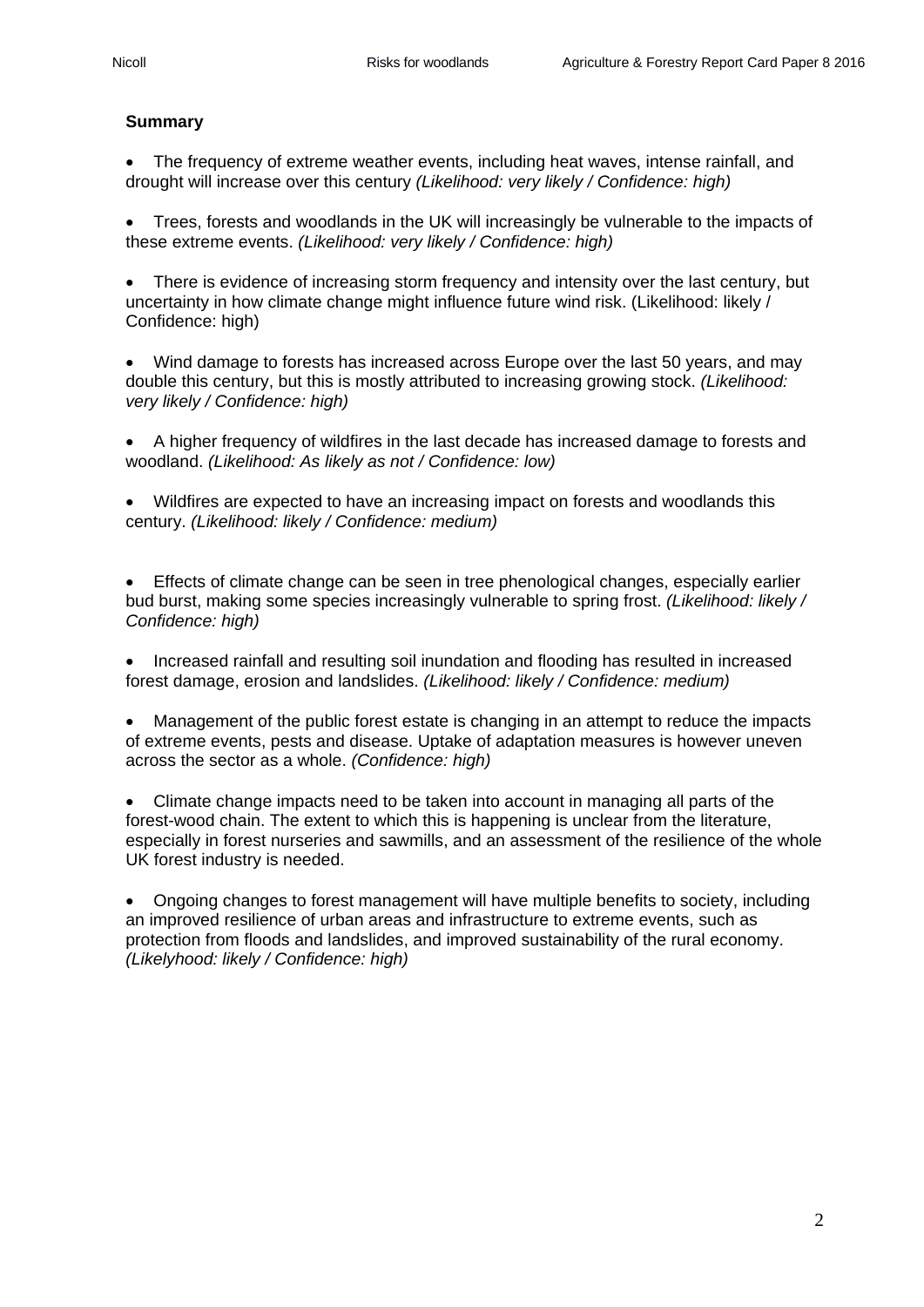## **Introduction**

Climate projections indicate an increasing frequency of extreme weather events this century. These are defined as events at the edges of the range of weather experienced in the past, and include heat waves, intense rainfall, and drought (UKCP09, Murphy *et al. 20*09). Extreme events experienced over recent years have had, and continue to have, large detrimental effects on forest health, ecosystem services and the economy. Examples include losses through windthrow in severe storms, wildfires in hot dry springs and summers, and prolonged rainfall leading to waterlogging, flood damage, erosion and landslides. The impacts on forests of extreme events are expected to increase substantially as the climate changes, but Lindner *et al.* (2014) warn that the potential impacts on forests have so far been underestimated in most studies. Extreme events have the potential for wide-scale, and increasing, disruption to forest operations, timber supply, carbon stocks, and the range of ecosystem services provided by forests and woodlands to society (Gardiner et al. 2013, Petr 2014). This paper reviews current observed impacts, trends and projected impacts, resulting from extreme events, and changes in abiotic risks to forests and woodland in the UK that are expected this century. The focus here is towards productive and urban forests, but impacts on woodlands providing other ecosystem services are included. Biotic threats to forests, other than from competition by weed species' are not explored here, except where they interact with abiotic threats, as these are covered in the companion LWEC evidence papers on "Effects of insect pests and pathogens on UK forestry with climate change" (Webber, Denman and Green 2016; and Wainhouse and Inward 2016). Nor does this paper examine the direct impacts of the changing climate on tree growth and woodland ecosystem services, or on the natural adaptation of species – these are addressed in the companion LWEC evidence papers on impacts of climate change on tree and stand growth and productivity (Lukac 2016), and on forest ecosystem services and climate change (Ray *et al.* 2016).

# **Method**

The literature reviewed in compiling this paper was sourced based on searches using the Scopus Abstract and Citation database (Elsevier 2015), Google Scholar, and other literature sources available to the author, including the Forestry Commission Library Service. The literature searches were designed to identify published literature that would help answer the following questions:

- What are the impacts of extreme events on forests and woodlands?;
- What are the impacts of climate change on land capability and availability for forestry?;
- What are the risks from climate change related changes in performance of competing vegetation and invasive plant species?;
- What are the impacts of climate change related risks on operational aspects of forestry, nursery production, whole-chain processes, and on urban forestry and woodland?

Search strings constructed to support these research questions included *forest* OR *woodland* OR *tree* AND *"climate change"* with the following terms and phrases: *"abiotic risk"*; *threat* ; *impact*; *"extreme event"*; *"land capability"*; *"invasive plant"* OR *weed* OR *vegetation*; *"forest operation"*; "*nursery production"*; *"wood chain"*; *urban*; and *arboriculture*. Sifting of search results by the author focussed on literature relevant to British Isles, UK, GB, England, Scotland and Wales published between 2000 and 2015. Relevant literature was included from earlier years, and from elsewhere if relevant and where there was insufficient literature focussed on the UK. In addition, 'grey' unpublished literature was included when it was known to, or could be located by, the author.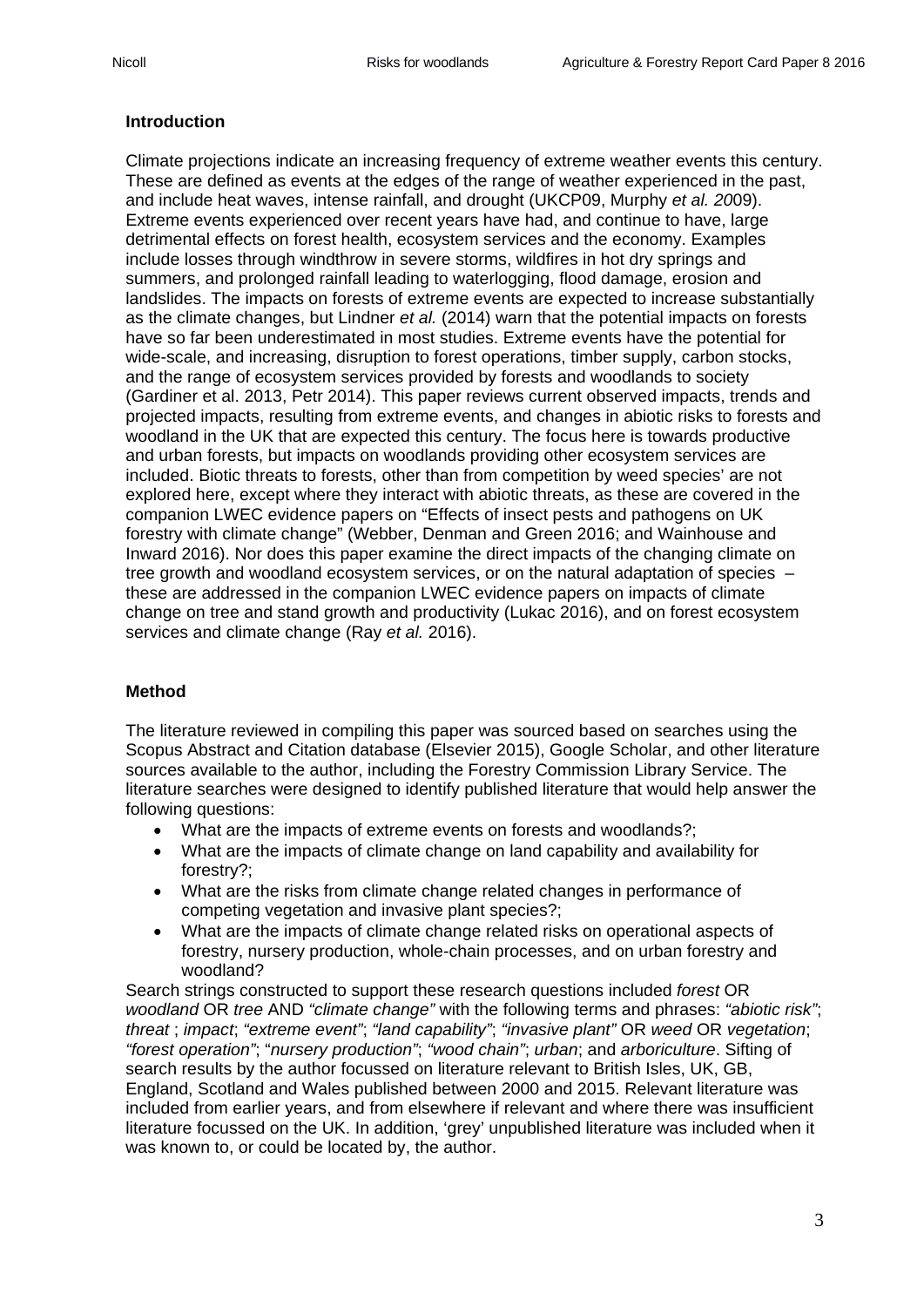## **Impacts of Extreme Events**

# **Drought**

Current climate projections (UKCP09) indicate a high probability of more frequent hot and dry summers in much of the UK (Murphy *et al.* 2008), especially towards the south and east. Summer drought events cause serious and wide-spread damage to UK forests and woodlands. Severe soil water deficit can lead to reduced tree growth and sometimes death. As an example, a study by Green and Ray (2009) identified 288 medium or high drought risk forest sites in eastern Scotland, 125 of which include Sitka spruce as a major component. A drought event in 2003 caused severe damage to Sitka spruce in northeastern Scotland, leading to 14–20 % mortality at some sites (Green *et al.* 2008).

Drought causes xylem collapse in trees, leading to stem lesions and cracks in the cambium (Green and Ray 2009). Drought-induced stem cracking is a common problem in spruce (Cameron 2015) fir, and oak and considerably reduces the value of timber, as the defects make it unsuitable for structural use in its raw form (Price 2015). Drought also increases the vulnerability of trees to damage by pests and diseases (Green *et al.* 2008; Anderegg *et al.*  2015). For example, Netherer *et al.* (2015) demonstrated that the defence capability of droughted Norway spruce decreased as twig water potentials became increasingly negative and resin exudation decreased. Drought stressed trees also become more susceptible to common tree root diseases including *Armillaria* spp. and *Heterobasidion annosum* (Lindberg and Johansson 1992, Sangüesa-Barreda 2015; see also the companion LWEC technical paper "Insect pests and pathogens of trees", Section A on insect pests (Wainhouse and Inward 2016), and Section B on pathogens (Webber, Denman and Green 2016)). Forests may be expected to show increasing mortality in response to changes in drought severity and frequency this century, even in locations not previously considered to be vulnerable to drought. This risks the maintained provision of a range of ecosystem services from these forests, including a potential reduction of forest carbon sequestration (Allen *et al.* 2010).

Increasing drought frequency is expected to lead to increased physical damage to trees, reduced growth and productivity, and susceptibility to more frequent and widespread disease in forests and woodlands (Read *et al.* 2009). The decision support tool 'Ecological Site Classification' (ESC) developed for forest managers in the UK (Pyatt *et al.* 2001) can be used to show where tree growth will be limited by soil moisture deficit (the monthly maximum accumulated excess of evapotranspiration over rainfall in the summer months) in future climate scenarios, and where drought-susceptible species would no longer be expected to be suitable. Increasingly, ESC is capable of assisting with selection of suitable species for establishment, taking into account the current and projected future site and climate conditions (Ray *et al.* 2014). An ESC analysis of drought risk to three major tree species grown across the UK (Petr *et al.* 2014) found that drought would result in reduced tree growth over the next 80 years using B1, A1B, and A1FI IPCC emissions scenarios. Potential production across the public forest estate for these species was estimated to decrease due to drought by the 2080's by 42% in the lowlands and by 32% in the uplands, in comparison with the baseline climate (Petr *et al.* 2014). However, despite their applicability, decision support tools including ESC have not been taken up uniformly across the forestry and related sectors. Improved interactions at the science–policy–practice interface may be needed to further increase the uptake of these tools by both public and private sector forest management (Stewart *et al.* 2014).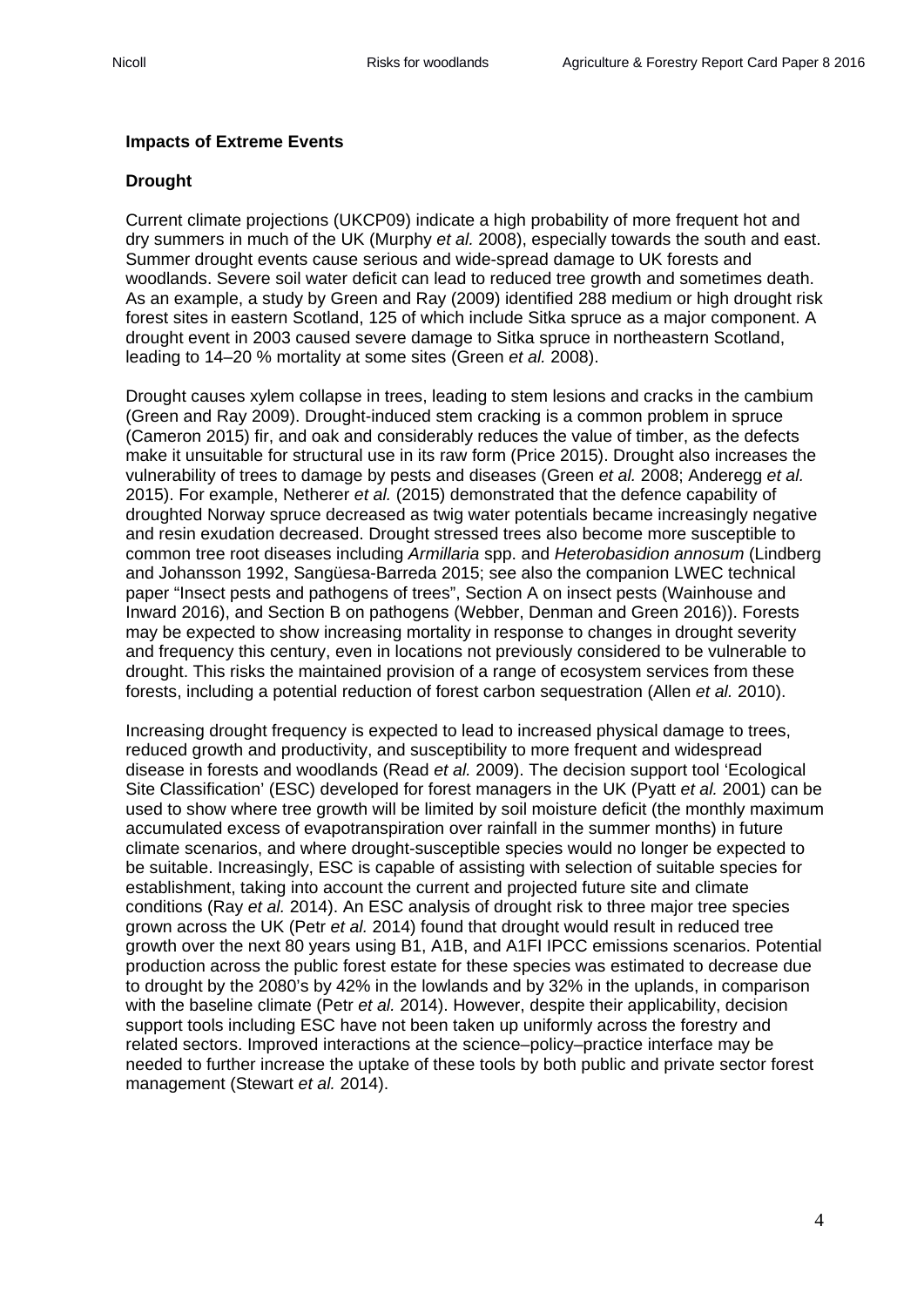# **Extreme rainfall and flooding**

Increasing impacts of flood events have been observed across Europe (Jongman *et al.*  2014), and climate projections considered along with expected socio-economic development, indicate that financial losses may be expected to double by 2050. In the UK, projected increases in winter rainfall, will lead to increased risk of flooding of infrastructure, including roads and rail, and urban areas (Kay *et al.* 2009). The economic and social impacts of increased flooding have been highlighted by severe flood events in recent years, especially those in England between 2012 and 2014 (Met Office/CEH 2014).

Forests are vulnerable to extreme rainfall events through an increased risk of landslides, erosion and rock falls, and an increased risk of windthrow to trees with waterlogged root systems (Norris *et al.* 2008). Wetter winters in the UK are expected to increase the frequency and scale of landslides and debris flows from vulnerable slopes, with associated increased disruption to transport infrastructure and society (Winter *et al.* 2009). However, forests and woodlands play a vital role in maintaining soil stability on vulnerable slopes during extreme rainfall events (Pimentel and Kounang 1998). Without the soil binding benefits of tree roots combined with the ground sheltering and rain interception functions of tree crowns, soil loss would be considerably greater (Norris *et al.* 2008). Aforestation of slopes is increasingly seen as an important part of a mix of actions to effectively reduce the risk of erosion and landslides on the most vulnerable slopes (Norris *et al.* 2008, Stokes 2010, Rayner and Nicoll 2012).

There are signs that forest management in parts of the UK is changing to help reduce the impact of flood events. Trees in riparian areas are increasingly being used to slow the flow of flood water, and reduce peak floods as they reach urban areas downstream (Nisbet *et al.*  2011). The impact of woodland on flood flows, depends on the interaction of several factors, including attenuation through the greater water use by trees, the 'sponge effect' of improved infiltration of down-slope woodland buffers, and the greater hydraulic roughness associated with riparian and floodplain woodland slowing the passage of flood waters (Nisbet and Thomas 2006).

Measures to improve natural flood management with expansion and management of riparian woodlands and adjustment of forest drainage schemes to reduce peak flows (Nisbet *et al.* 2011, Iacob 2012), have been developed. Such methods have been implemented in recent years in flood alleviation projects including 'Slowing the flow at Pickering' in England (Nisbet *et al.* 2015, and [http://www.forestry.gov.uk/fr/slowingtheflow\)](http://www.forestry.gov.uk/fr/slowingtheflow), and the Eddleston Water project in the Scottish Borders [\(http://www.gov.scot/Resource/0038/00387105.pdf\)](http://www.gov.scot/Resource/0038/00387105.pdf). As most natural flood management schemes are relatively new, there is only limited direct evidence of their effectiveness in reducing peak flows (Iacob *et al.* 2012), however, detailed modelling exercises indicate that they will provide large downstream flood mitigation benefits and offer a means of tacking increased flood risk with climate change (Thomas and Nisbet 2007).

The increasing risk of windthrow of trees on inundated soils has potentially large economic and risk implications (Mason and Perks 2011) but these are difficult to quantify or model due to large variations in waterlogging extent and water table depths across forest stands (Quine *et al.* 1995, Mason and Valinger 2013).

#### **Frost**

Frost can result in shoot loss and reduction of tree growth (Hufkens *et al.* 2012), and repeated frost damage may lead to a considerable reduction in productivity (Redfern and Hendry 2002). Loss of leader shoots is detrimental to tree form and has an economic cost in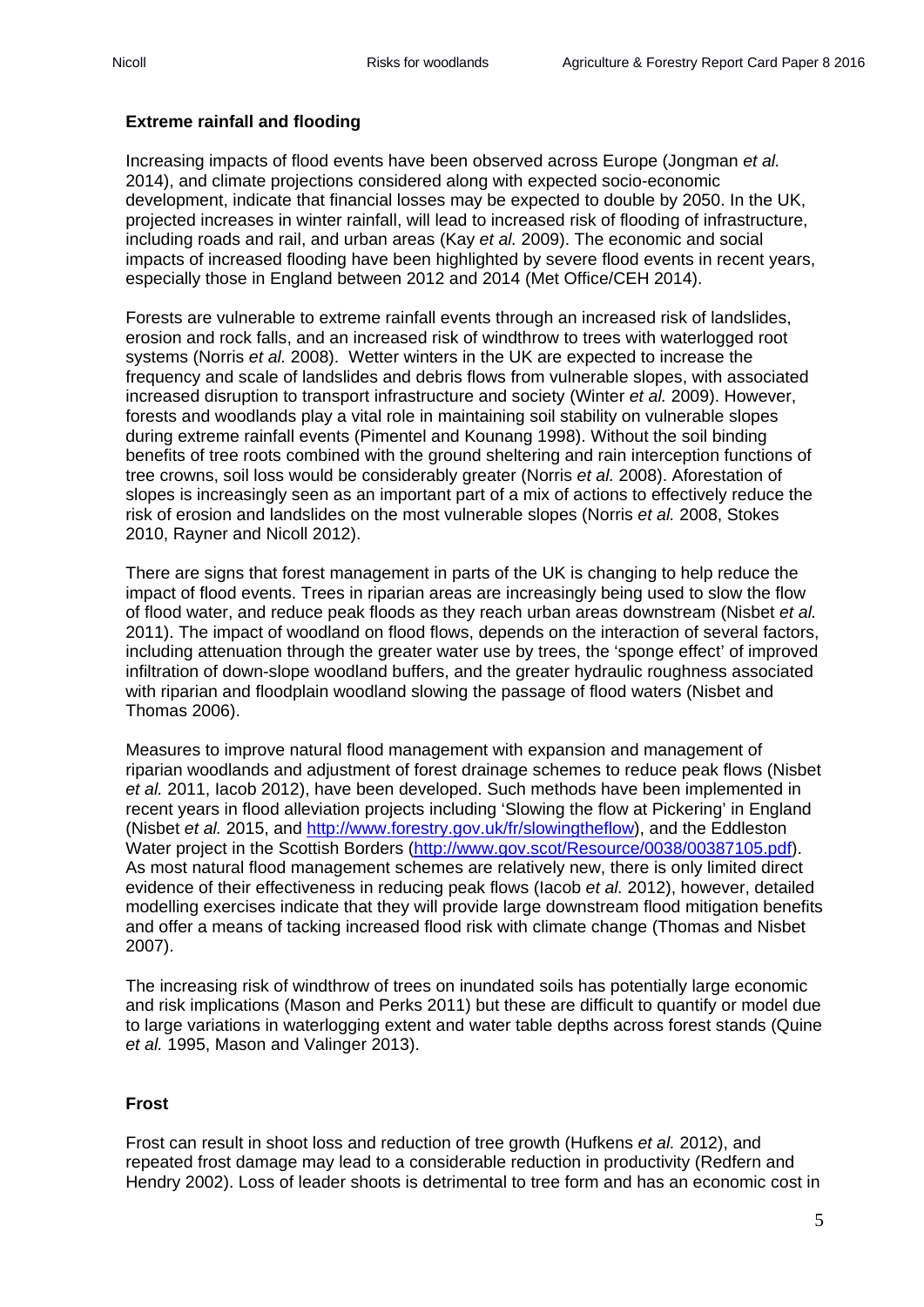terms of reduced timber quality (Macdonald and Hubert 2002). Young trees are particularly vulnerable to frost and may be killed (Broadmeadow *et al.* 2009).

Spring air temperatures are projected to rise across the UK this century (UKCP09, Murphy *et al.* 2009), and have already been shown to have had a strong effect on tree budburst dates. The link between air temperature and tree phenology has been demonstrated (see Sparks and Gill 2002, Broadmeadow *et al.* 2009, and Read *et al.* 2009 Figure 4.1), and, for example, leafing was reported to occur three weeks earlier in 2010 than 1950 in an oak trial at Ashstead, Surrey, corresponding with an approximate 1°C increase in mean air temperature over that period (Broadmeadow *et al.* 2009). Earlier budburst will make trees more vulnerable to damage from spring frosts, as the timing of the latest frosts have not changed in recent decades (Read *et al.* 2009).

Tree species vary in their response to temperature. Tree leafing on most temperate tree species respond to thermal forcing, so elevated spring temperatures result in earlier flushing (Fitter *et al.* 1995; Polgar and Primack 2011). But, some species are also sensitive to autumn and winter temperatures, with lower temperatures also associated with advanced bud burst (Murray *et al.* 1989; Polgar and Primack 2011). Therefore interspecific variation in the sensitivity of phenology to temperature means that the temperature increases projected this century would be expected to lead to advances in leafing in some species and delays in others; see the companion technical paper "Impact of climate change on UK tree growth"). In general, with reduced chilling, pioneer species (such as *Betula pedula*) are observed to advance in order of budburst, while climax species (such as *Fagus sylvatica*) show a relative delay (Laube *et al.* 2014).

Roberts *et al.* (2015) modelled future phenology of 13 tree species in the Marsham phenology time series of first leafing dates, on the basis of projected temperatures under the A1F1 scenario for 2010–2039 and 2040–2069. They found that the median first dates of all species are expected to shift relative to historic values, and several species with late spring phenology, including sweet chestnut, oak, beech, and ash, are predicted to advance their phenology considerably. By 2010–2039 the predicted median oak first leafing date will be 14 days earlier than historic records and by 2040–2069 it will be a further 10 days earlier. In contrast, species with early spring leafing that are most sensitive to chilling, including hawthorn and birch, are predicted to be delayed or advance less. This variation in phenology would be expected to make some tree species increasingly sensitive to spring frost while others may be expected so show little change.

#### **Wind**

There remains a high degree of uncertainty around wind climate projections and changes in storminess related to climate change (Lindner and Rummukainen 2013). Storm frequency and occurrence of extreme wind speeds do not show such clear signals as other aspects of the climate in model projections used in the UK. UKCP09 assumes that the average wind climate will not change significantly in the UK over this century. However, some modelling studies report a potential increase in frequency of damaging winds, expressed as reducing return periods, around the British Isles over the century, (Leckebusch et al. 2008; Della-Marta and Pinto 2009).

There is also now evidence that the wind climate is already changing in the UK. In a report on recent weather extremes in the UK, the Met Office stated:

"*A comprehensive study of trends in storminess, for the period 1871-2010 from an ensemble of reanalyses by Wang et al. (2013) provides some important insights. They show a robust signal of increasing numbers of strong winter cyclones and with increasing intensity for the high latitude North Atlantic, covering the region to the north of the UK and including Iceland.*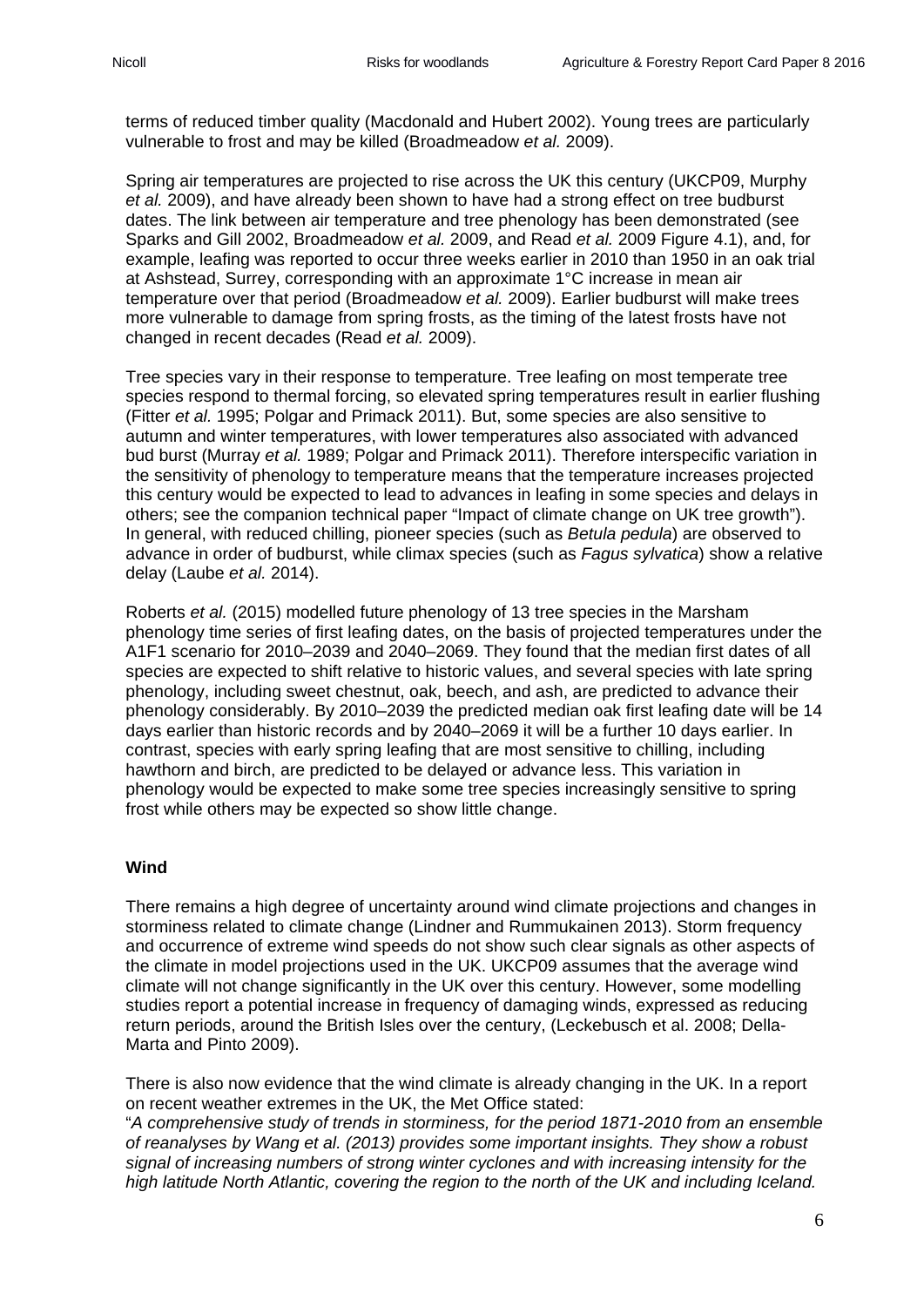*This is associated with a reduction in storminess further south and supports a wide body of evidence for a poleward shift of the Atlantic storm track. However, their analysis of changes in storminess further south over the mid-latitude North Atlantic – the path of the recent storms – suggests a more complex signal. Although the number of strong winter cyclones has not changed since 1871, the mean intensity has increased. Notably, for very strong cyclones, the mean intensity has increased significantly. A more comprehensive study of storms affecting the UK is needed to explore these findings in more detail, but the current evidence does suggest an increase in storminess*" (Met Office 2014).

Wind damage to forests is a major problem across much of the UK and Europe (Table 1), and storms cause approximately half of all damage to forests (European Union 2010). Wind damage to forests and woodland occurs as uprooting or snapping of tree stems. Windthrow of trees is a natural disturbance to forests and woodlands, and in natural or close-to-natural woodlands it provides the benefits of maintaining structural dynamics, regeneration and diversity (Pontailler *et al.* 1997). However, in commercial plantations managed for timber production, windthrow reduces productivity of stands that are harvested following storm damage, and leads to loss of, or damage to, timber (see Table 1). In addition, windthrow disrupts forest operations, increases risks to operators especially on steep ground, and, following severe storms, oversupply can depress timber prices. Timber (Gardiner *et al.*  2013) and soil losses (Nicoll *et al.* 2005) following windthrow can be considerable, and windblown trees can be more dangerous to harvest (Quine *et al.* 1995), and pose a risk to infrastructure. Risks of wind damage to forests varies across the UK, with forests in the north and west, and at higher elevations being at most risk. There is some damage from storms during most winters in UK forests that are exposed to the highest wind speeds. Wind speeds that cause wider scale damage are of course less common and have longer return periods between occurrence, and the most extreme, catastrophic storms that cause extensive damage (such as the 1987 storm) typically have return periods of 100 years or more.

| <b>Date</b>                                                                             | <b>location</b>                         | Damage (Million m <sup>3</sup> ) |  |  |
|-----------------------------------------------------------------------------------------|-----------------------------------------|----------------------------------|--|--|
| Oct 1987                                                                                | S. England and N. France                | 11.5 (3.8 in UK)                 |  |  |
| Jan-Mar 1990                                                                            | England, N. and Central Europe          | 110.0 (1.2 in UK)                |  |  |
| Dec 1999                                                                                | Central Europe and Scandinavia          | 193.0                            |  |  |
|                                                                                         | (Lothar/Martin)                         |                                  |  |  |
| Jan 2005                                                                                | N. Europe (Gudren)                      | 86.5                             |  |  |
| Jan 2007                                                                                | Central Europe and Scandinavia (Kyrill) | 54                               |  |  |
| Jan 2009                                                                                | S.W. France (Klaus)                     | 45                               |  |  |
| Table 1: Recent damage from major storms in Europe. More information on these and other |                                         |                                  |  |  |

damaging storms is provided by Gardiner *et al.* (2013).

Gardiner *et al.* (2013) reported that wind damage to European forests has increased considerably over the last 50 years and is expected to continue to increase, possibly more than doubling, this century. This projection is largely based on an increase in growing stock with increasingly large areas vulnerable to damage, but changing climate, especially increased winter rainfall and growing season temperature, is expected to further increase the severity and extent of damage (Gardiner *et al.* 2010, Schuck and Schelhaas 2013).

Many UK foresters do already take wind risk into account in planning harvesting age, thinning, and forest road building. Tools have been available for several decades to help with this. These include 'DAMS' windiness scores that can be used to inform decisions on suitability of stands for thinning or conversion to CCF, and ForestGALES (Gardiner *et al.*  2004; Nicoll *et al*. 2015), a decision support tool that replaced the older Windthrow Hazard Classification (Miller 1985) to aid decisions on timing of harvesting and thinning to reduce losses from windthrow (Hale and Nicoll 2015). ForestGALES is used by managers of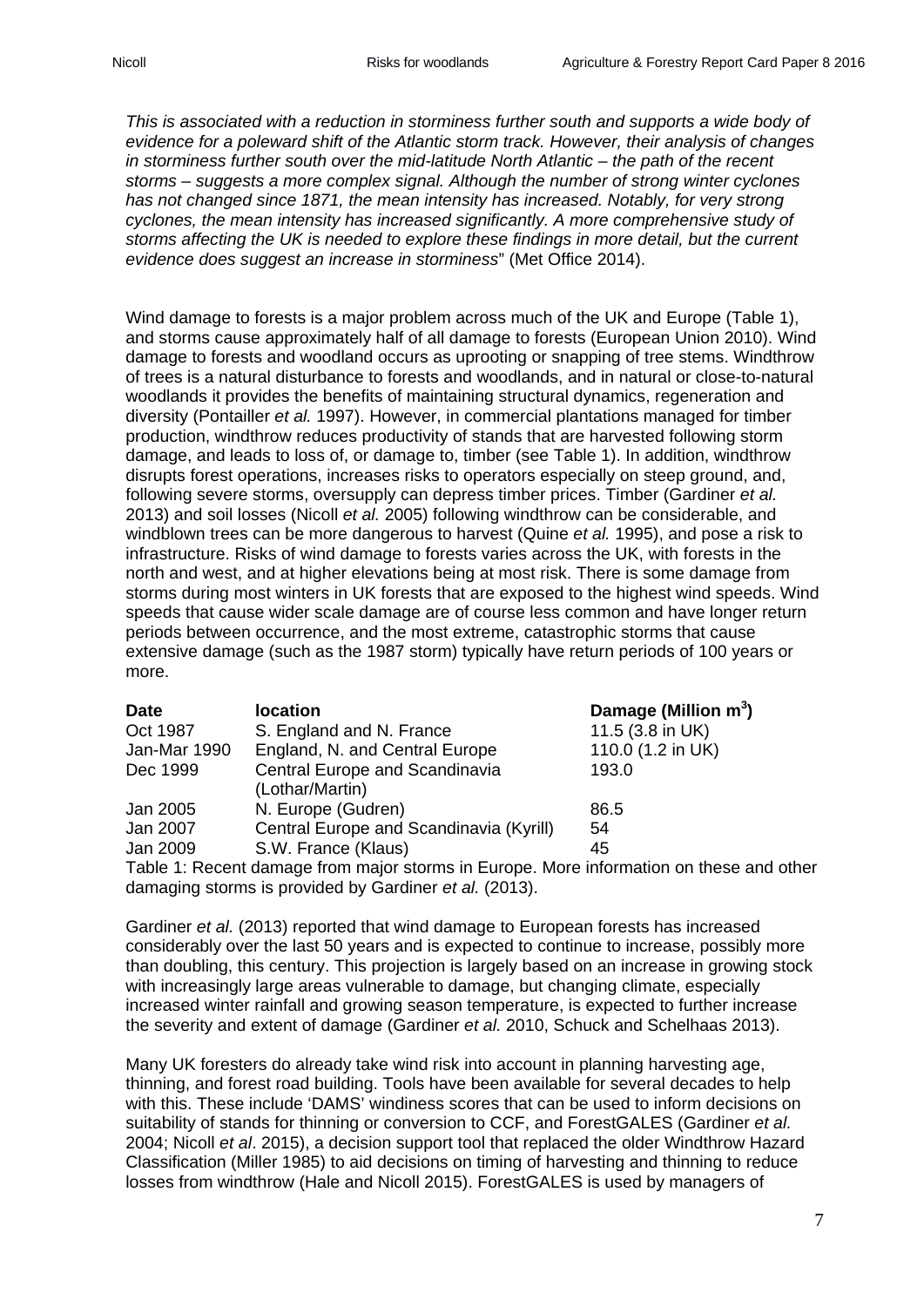commercial conifer plantations across both private and public sector forests (Stewart, *et al.* 2014), but uptake is not yet uniform and is greatest in the most wind exposed parts of the country, especially the north, and west, and where there are higher elevation forests. A limitation of this tool is that the current version can not provide estimates of wind risk to broadleaf species. A potential concern is that while foresters focus management to minimise damage from storms with <20 year return times, the growing forest estate is increasingly vulnerable to less frequent, but higher intensity, storms such as the 1987 storm that caused extensive damage in South England (Grayson 1989). Cameron (2015) proposes reducing this risk by normalising the age distribution of UK forests to create an approximately balanced distribution, from newly established stands to those with mature trees.

#### **Wildfire**

The UK Climate Change Risk Assessment (CCRA1) indicates that more frequent wildfires are expected over future decades due to warmer and drier conditions (DEFRA 2012). A projection of wildfire incidence in the UK over this century using the McArthur Forest Fire Danger Index suggests a 30-50% increase by the 2080s with the highest risk in the south of England (Moffat et al. 2012). Increased pest and disease problems increasing leaf/needle litter and deadwood amounts may also exacerbate the problem (Jactel *et al.* 2009).

Evidence from across mainland Europe (Schelhaas, *et al.* 2003) indicates that damage from wildfires is increasing. There is some, but limited, evidence in the UK of increasing numbers of wildfires over recent decades (CLG 2006) especially in drought years (McMorrow 2011). The impact of wildfires on forests is substantial and an analysis of Incident Recording System (IRS) statistics for Great Britain by Forestry Commission England shows that in the four financial years 2009/10 to 2012/13, over 211,000 fires burned an estimated 71,000 ha and required over 181,000 person hours to suppress (equivalent to 14 years 7 months). The proximity of many woodlands to urban areas and infrastructure means that forest wildfires pose a real threat to society, and following a particularly severe fire season in 2011 with 65,000 fires (Gazzard 2014), wildfire was added to the National Risk Register of Civil Emergencies (Cabinet Office 2013).

Wildfire can have profound effects, both positive and negative, on forest ecosystems (Johnstone and Chapin 2006) and the wildlife habitats and species where they occur (Moffat *et al.* 2012), however, the impact of fire on forests in the UK is almost always negative. Ray *et al.* (2010) states that increased frequency of forest fires would change the composition, structure and age profile of woodlands and will require new approaches to woodland management.

The Forestry Commission England Climate Change Risk Assessment (Forestry Commission 2012) describes the role of the Climate Change Strategy Group and the Climate Change Action Plan for the Public Forest Estate (PFE). This Plan uses PFE Forest Design Plans (FDPs) as the main instrument to improve habitat resilience, involving greater use of continuous cover management, planting for stands of mixed species and mixed age, and planning for forest fire and other risks (Forestry Commission 2012). However, despite this, Moffat and Pearce (2013) highlighted a relative unpreparedness for wildfires in the UK compared to other countries, especially in relation to risk reduction. A recent scoping study on risk assessment for forest fire at the rural-urban interface (Kazmierczak *et al.* 2014) included a wildfire threat analysis in a case study of South England. This demonstrated the potential to produce maps of ignition risk, and values at risk, across an area that have potential for use in forest and land management decisions.

The Forestry Commission has recently responded to increasing fire risk by releasing a practice guide for the forest industry (Forestry Commission 2014), aimed at building wildfire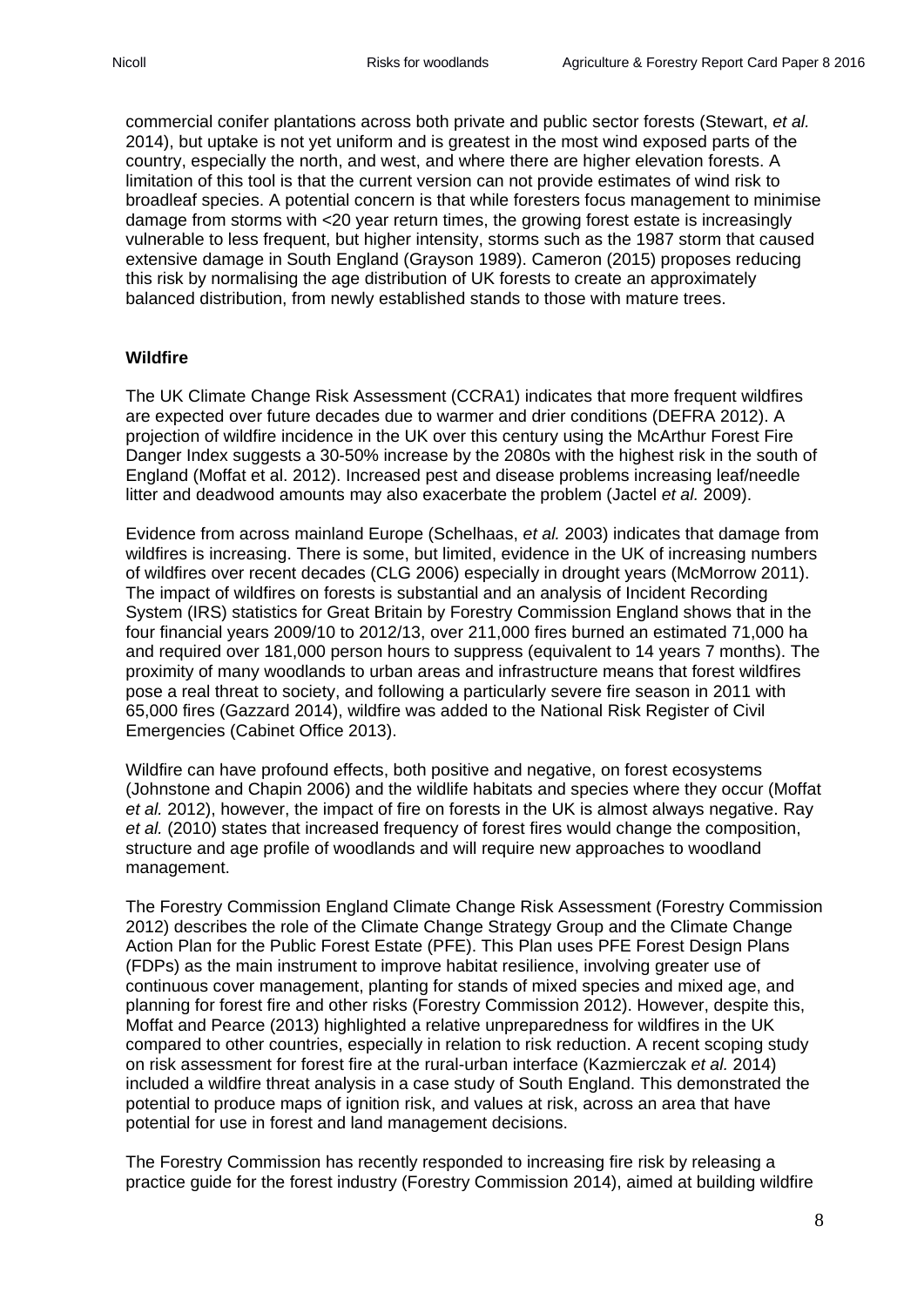resilience, that uses a range of toolkits based on Forest Management Plan principles as described in the UK Forestry Standard (Forestry Commission 2011a), including wildfire risk assessment process and templates. Factors considered include: site location and climate; site topography; land use and vegetation type; weather; and forest and tree health. Wildfire resilience can be achieved through a number of forest management techniques, which should be considered during the forest management planning process. These are: managing vegetation and fuels; creating fire breaks and fire belts; improving forest design; building silvicultural resilience; planning for people, and planning for an incident response. Adoption of these good practice recommendations are expected to help reduce fire risks and improve forest resilience.

#### **Impact on land capability and availability for forestry**

There appears to be no current evidence in the UK of loss of area suitable for growing tree species due to the changing climate. However, projected changes in temperature and rainfall have major implications for the suitability and growth of tree species grown commercially across the UK (Hulme *et al*. 2002). The Forestry Commission Ecological Site Classification tool (Pyatt *et al*. 2001) can be used to examine the potential change in land area expected to be suitable for growth of tree species (Ray *et al*. 2002). Responses of trees to projected climate change, are expected to vary across the UK (Moffat *et al.* 2010). In east and west England, the area currently assessed as being 'very suitable' for commercially grown species will decline by 2050. Conversely in west and east Scotland, some commercial tree species show an increase in the area expected to be very suitable. The area 'suitable' for some tree species are expected to decline on a range of site types in the south of England and parts of east Scotland, largely due to increased drought stress (Moffat *et al.* 2010). Recommendations of how to adapt to this change have been developed, for example, Cameron (2015) recommends replacing drought stressed Sitka spruce in eastern Scotland with a range of more drought tolerant species. Increased flooding may be also be expected to lead to loss of tree species (Kramer *et al.* 2008) and a reduction of woodland cover in affected areas, unless measures are taken to introduce or encourage replacement with flood tolerant species (Vreugdenhil *et al.* 2006).

There is also little evidence of a change in the area of land available for forestry due to altered priorities for land use related to climate change. One current issue is the removal of trees to restore peatland and heathland habitats (Anderson *et al.* 2014) that is occurring in parts of the UK. This has largely been for conservation purposes (for priority species and habitats) as well as for GHG balance reasons in the case of deep peat areas (Moffat *et al.*  2012, Morison et al. 2012). Another indirect impact of climate change, the installation of wind turbines in upland forests, may also lead to loss of forested area. However, in Scotland where many turbines have been installed on upland forested land, the Scottish Government has developed a policy to minimise the net loss of forest area (Moffat *et al.* 2012). Conversely, recommendations related to the management of riparian areas for biodiversity, flood protection and other related ecosystem services, is expected to lead to a continued increase in land required for new native woodlands (Parrott and Holbrook 2006).

#### **Risks from competing vegetation and invasive species**

Projected temperature and precipitation changes this century are expected to lead to increased problems with weed species in UK forests. Vegetation that competes increasingly successfully with young forest and woodland trees will result in greater mortality (Aitken *et al.* 2008). However, weed species are already routinely controlled or managed as part of forest and woodland management (Ray 2008), so dealing with an increase would be expected to be within the capability of forest management. The risks of invasive plant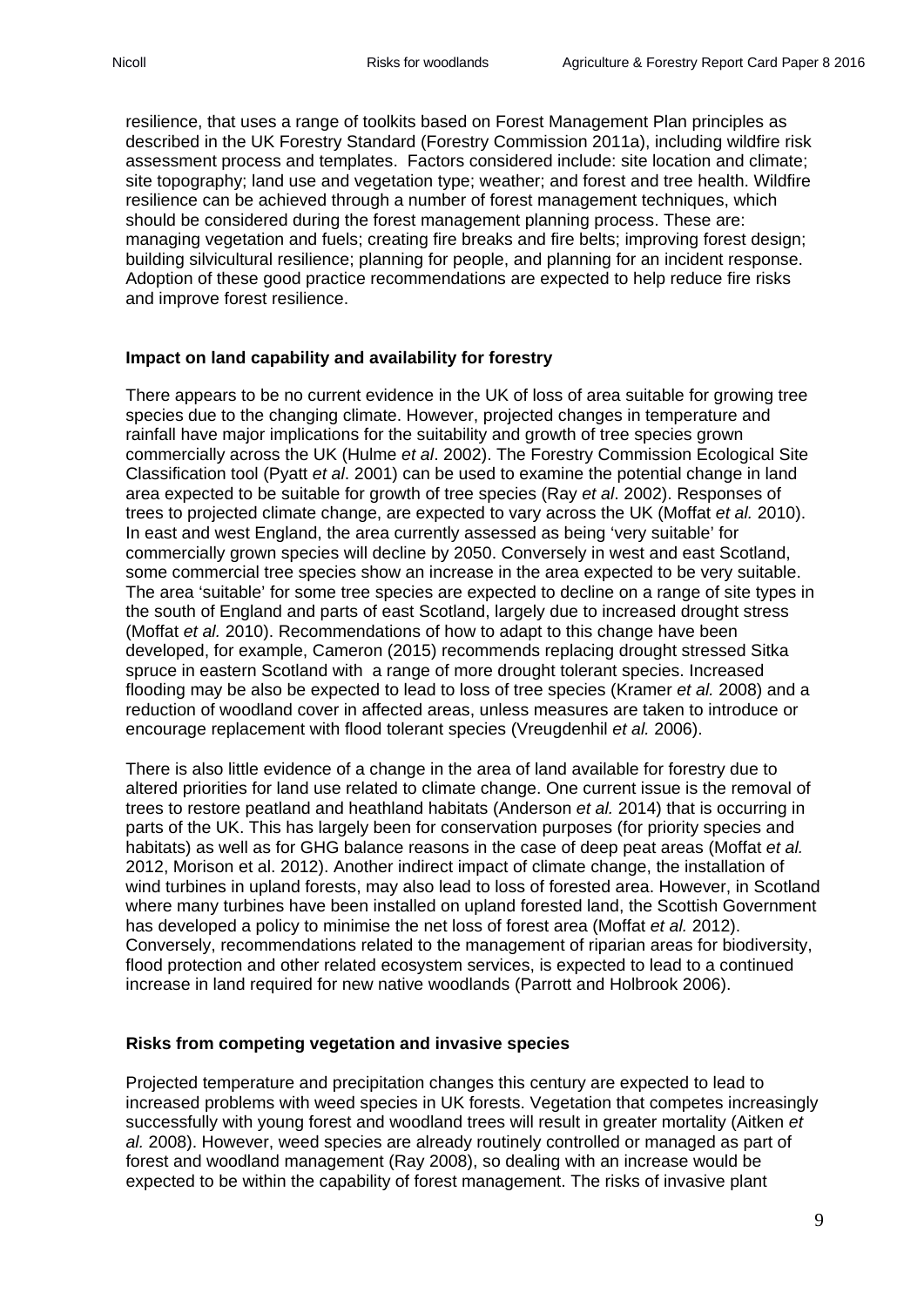species spreading more easily due to increased temperatures and humidity and precipitation levels, and out-competing young woodland or forest trees, remain a concern (Manchester and Bullock 2000, Moffat et al. 2014). In addition to the direct threat of competition, introduced, invasive species may potentially act as a reservoir for pathogens; a recent example being the transmission of *Phytophthora ramorum* from *Rhododenron ponticum* to *Larix* species in UK forests (Purse *et al.* 2013).

## **Impacts on operational aspects of forestry**

#### **Forest management**

Forest management practice is changing in response to, or in anticipation of, climate change or climate change related risks and impacts. Such changes include:

• Altered stocking densities in response to tree health concerns such as *Dothistroma* needle blight on pines (Bulman et al. 2013), or in response to likely reduced rainfall,

• Changes in stand structure, such as transformation to continuous cover to improve resilience to a range of threats (Mason 2007),

Reductions in rotation lengths due to increased growth rates or due to increased biotic and abiotic risks in some parts of the UK (Ray *et al.* 2010).

Impacts on forest operations may also be expected through increased winter rainfall restricting the ability to use machinery over more extreme winters (Broadmeadow and Ray 2005). Machine use on wet or saturated soils, as well as being considerably slower than on dry firmer soil, can lead to unacceptable damage (see "Forest and water guidelines" (Forestry Commission 2011b)). Good forestry practice on poorly-draining soils includes soil protection to prevent rutting, soil erosion and compaction damage, thereby preventing soil entering watercourses as a result of forest operations. The frequency and intensity of winter rainfall in the uplands of the UK under current climatic conditions already makes soil particularly vulnerable, but this is addressed by protecting soil using brash roads for forest harvesting machinery as specified in the Forest and Water Guidelines. Increased rainfall may lead to a reduced ability to harvest, thin, extract timber and cultivate for restocking (Ray *et al.* 2008) in the UK. However, the impacts of climate change are expected to be greater in countries where harvesting is commonly conducted on frozen winter soils, and where unfrozen winter soils will therefore limit the 'window' for harvesting operations (Venalainen *et al.* 2001).

#### **Infrastructure**

Management of the forest infrastructure appears to be changing in UK forests, both in response to extreme events, and with the aim of reducing green-house gas emissions (Mason *et al*. 2009, Dickerson *et al*. 2013). An example is an increase the size and number of drainage culverts under forest roads (Nisbet 2001, Forestry Commission 2011c) to reduce problems with forest road washouts and slope erosion that can lead to debris flows from forests onto neighbouring public roads and infrastructure. Recommendations for forest road construction and use now aim to minimise damage from vehicle trafficking and extreme weather and thereby minimise the need for repair and rebuilding (Dickerson *et al.* 2013).

#### **Nursery production**

Increasing tree species diversity to spread or reduce risks, and to introduce a component of species or provenances that are better suited for the projected future climate, are an increasing challenge for the UK forest nursery sector. This is on top of potential climate related problems of a shortened window for lifting stock, wetter winter conditions, drier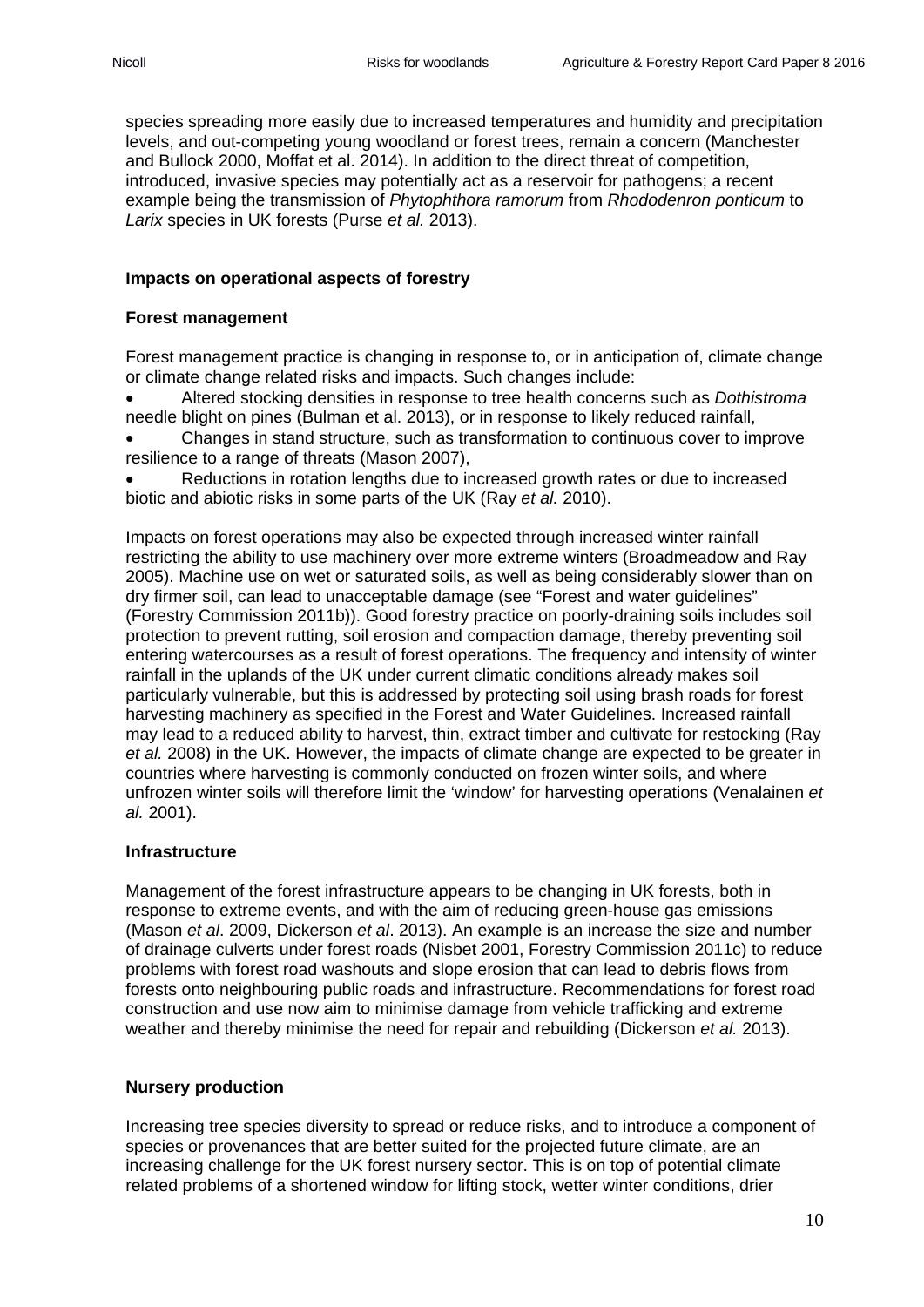growing seasons, and reduced opportunities for 'back-end' planting of bare-root stock (Ray 2008). However, nursery issues are often overlooked in forestry literature related to climate impacts and adaptation, and unfortunately many of the nursery issues raised by nursery managers and foresters appear not to be adequately documented.

Tree nurseries are now increasing production of a wide range of 'alternative' conifer and broadleaf species to supply expected demand, but constraints to commercial production include; lack of market certainty following a production process that may take 2 to 3 years (Ogilvie 2009), lack or shortage of seed supply from known or desired provenances (Hommel 2014), and insufficient knowledge in the trade of how to produce planting stock of these species. At the same time, nurseries are increasingly constrained by tree health issues and resulting restrictions (Ioras 2013). A striking example is ash seedling production in UK tree nurseries. Ash production had been increasing in recent years due to an emphasis on expansion and better management of productive native broadleaf woodlands (Forestry Commission 1994), but halted abruptly in 2012 due to the outbreak of *Chalara* in the UK (Defra 2013a). Constraints were placed on ash seedling movement (Plant Health (Forestry) (Amendment) Order 2012.), infected plants in nurseries were destroyed (Defra 2013a), and a revised policy to no longer support planting of ash was implemented (Forestry Commission 2013). Recommendations for replacing of ash with alternative species (Defra 2013a) put further pressure on tree nurseries to increase production of a range of other species, but again without the certainty of market demand in the future.

Successful establishment of nursery grown bare-root stock trees requires lifting and planting when trees are dormant (Morgan 1999). Whilst warming winters might be expected to limit the lifting and planting window, tree nurseries routinely store planting stock in cold stores to allow successful planting regardless of winter temperatures. However it is still necessary for plants to be lifted when dormant, so mild winters will tend to limit this (McKay 1997). Cellgrown planting stock can be lifted and planted outside the periods recommended for bareroot plants, and may have better survival rates (Leugner et al. 2009), potentially making them more suitable as planting stock as the climate changes.

#### **Whole chain aspects**

Decisions on forest and woodland management and operations, made by owners, managers and planners, ultimately affect operations in sawmills and the profitability of the timber industry. For example, moves to expand continuous cover forestry, to improve forest resilience and reduced risks, have an impact on log sizes that sawmills will be required to process, and will require replacement of equipment (Macdonald *et al.* 2010. Concerns over the risks to the limited range of commercial conifer species currently used in the UK is leading to diversification to a range of 'alternative species'. Planting has increased of a number of species that were previously only present in small stands, or as specimen trees, but for many of these there is limited knowledge of the wood properties and product performance of their timber (Ramsay and Macdonald 2013). However, planting of these species is taking place in the absence of reliable information about their silviculture and the timber that will be produced when they are grown in UK conditions. As a result, recent reviews of suitability of these species for productive forestry (Wilson 2011) and their timber properties (Ramsay and Macdonald 2013) have been conducted, but all aspects require more detailed research. Trials have been established in England, Scotland and Wales, linked to similar mainland Europe trials to monitor the performance of a wide range of tree species from planting (see [http://www.forestry.gov.uk/fr/infd-7ytc93\)](http://www.forestry.gov.uk/fr/infd-7ytc93). This will eventually provide information on the impacts of climate and biotic and abiotic risks on 'alternative species', but current evidence is limited. Clearly more trials of 'alternative' species will be needed (Willoughby *et al.* 2007), although the applicability of results from such trials are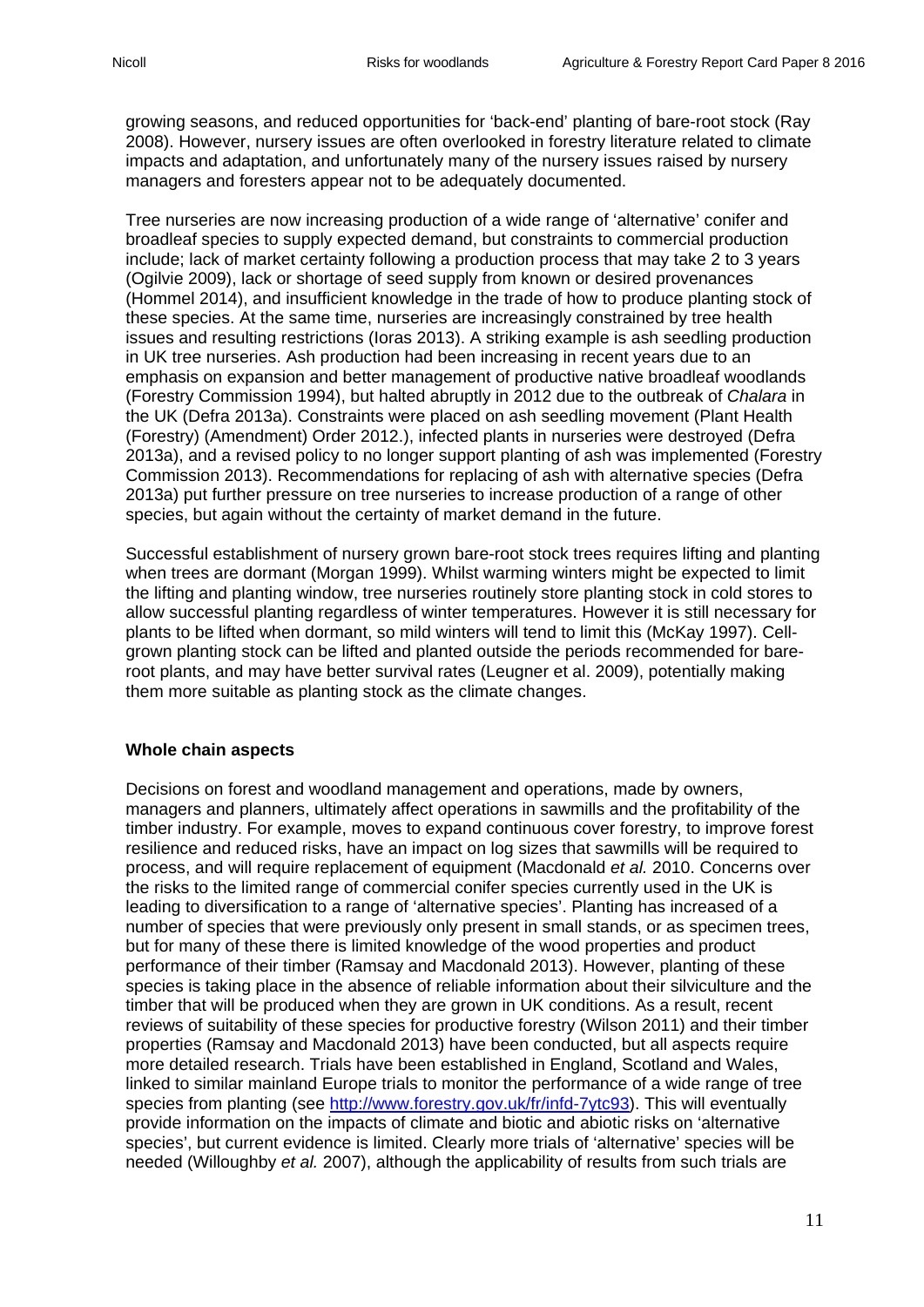constrained by the time it takes to establish trees and assess their growth being on a similar time-scale to the climate change impacts themselves.

#### **Impacts on urban tree species choice and woodland**

Trees in urban areas will experience similar pressures and risks from climate change to those experienced in rural forests and woodlands, but they will sometime be exposed to greater extremes (Moffat 2015). In particular the urban heat island effect (Arnfield 2003) exposes urban trees to higher average and extreme summer temperatures than trees in non-urban woodland (Wilby 2003; Emmanuel and Krüger 2012). Kolokotroni and Giridharan (2008) reported up to 9 degree temperature differences between London inner city and rural reference sites. Also, water availability to trees is commonly limited in urban areas – especially to street trees - both where soils are poor or shallow with limited water capacity (Moffat 2015), and where rainwater is prevented from penetrating due to hard surface coverings and drainage systems (Randrup *et al.* 2001). These abiotic stresses will interact with biotic agents to have an impact on tree health and survival. Tubby and Webber (2010) reviewed potential climate change impacts on urban tree pests and pathogens and concluded that "*climate change is likely to lead to increased physiological stress in trees growing within urban areas that, in turn, will predispose trees to attack from a range of pests and pathogens. Climate change will also present a more favourable environment for many native and non-native organisms with the potential to cause harm*". This may already be having an impact on the health of urban trees, which in many towns and cities are characterised by an aging population of a limited number of species (Moffat 2015). For example, a case study in Edinburgh estimated that 15% (nearly 100,000) of the city's trees were in a critical condition, dying or dead (Hutchings *et al.* 2012). Responses to these impacts are typically replacement of trees showing signs of decline, rather than any proactive removal, and appropriate replacement or diversification. However when replacing urban trees, city planners and arboriculturalists do appear to aim to maintain or increase tree cover (Hall *et al.* 2012, Armson *et al.* 2013) while diversifying with species that are perceived to be both less vulnerable to pests and diseases and better suited to future climates (Moffat 2015).

#### **Conclusions**

The frequency of extreme weather events, including heat waves, intense rainfall, and drought is projected to increase over this century. There is evidence of increasing storm frequency and intensity, but uncertainty remains in how climate change might impact future wind risk to forests and woodland. Trees, forests and woodlands in the UK, with a predominantly ageing growing stock, at least in conifer forests, will increasingly be vulnerable to the impacts of wind. There is however some evidence of increasing impacts of aspects of the changing climate on trees. Effects of climate change can be clearly seen in earlier bud break, making some tree species increasingly vulnerable to spring frost damage. Increased rainfall and resulting soil inundation and flooding may be linked increased forest damage, erosion and landslides. A higher frequency of wildfires in the last decade may have resulted in increased damage to forests. However, the evidence is not strong for increased impacts to forests of increased rainfall or fire, and further analysis is needed. Although it is possible to describe likely effects of climate change on forestry, considerably more evidence will be needed before potential impacts of 2°C and 4°C warming can be compared. Clearly, a 4°C change would be likely to radically change the nature of forest growth and the forest industry in the UK.

Forest management is evidently starting to change in an attempt to reduce the impacts of extreme events, partly in anticipation of climate change. Changes include managing forests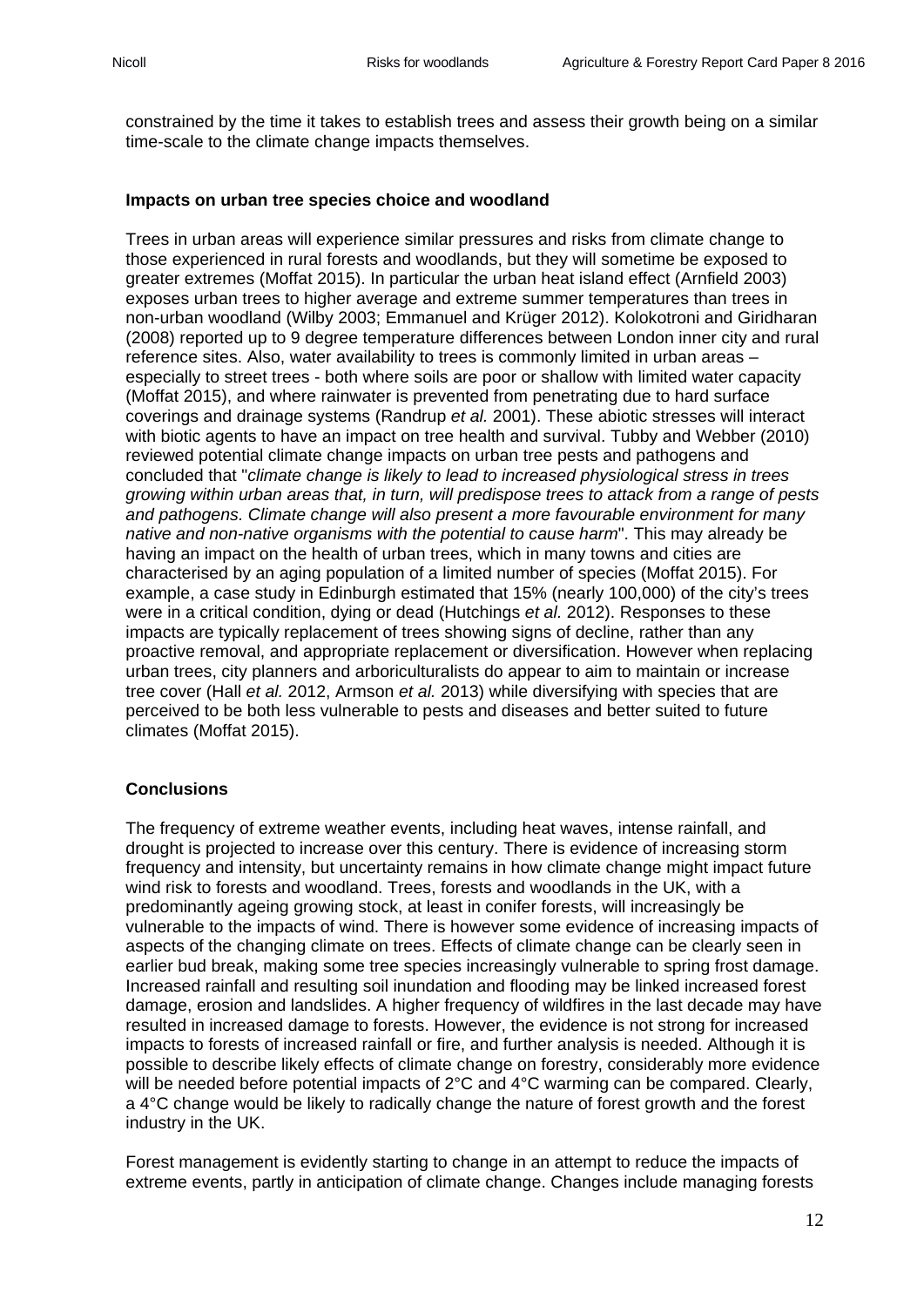for fire and wind risk, by upgrading forest roads for resilience to extreme rainfall events, and by managing riparian areas to reduce downstream flood levels. Ongoing changes to forest management will have multiple benefits to society, including improved resilience of urban areas and infrastructure to extreme events, such as protection from floods and landslides, and by improving sustainability of the forest industry. Some forest and woodland managers are following adaptation guidelines provided in the UK Forestry Standard (Table 3). The emphasis is on implementation of measures to improve structural and species diversity, thereby reducing or spreading the risks.

| <b>Risk</b>                         | <b>Climate factors</b><br>involved                                                                                     | Observed /<br>expected impact                                                                                                                                 | <b>Sector Response</b>                                                                                                                                                                                                                                                                     |
|-------------------------------------|------------------------------------------------------------------------------------------------------------------------|---------------------------------------------------------------------------------------------------------------------------------------------------------------|--------------------------------------------------------------------------------------------------------------------------------------------------------------------------------------------------------------------------------------------------------------------------------------------|
| Drought<br>damage                   | Reduced summer<br>rainfall<br>Higher summer<br>temperature                                                             | Drought cracks /<br>'shake'<br>Poor stem form/<br>timber quality<br><b>Reduced timber</b><br>quality $-$<br>Reduced economic<br>return                        | Species change e.g. less<br>use of drought intolerant<br>species in drier East<br>Conversion to CCF and<br>mixed species                                                                                                                                                                   |
| Flooding<br>and<br>waterlog<br>ging | Increased rainfall                                                                                                     | Woodlands<br>increasingly used<br>as part of natural<br>flood management                                                                                      | Develop and implement<br>natural flood management<br>guidelines.<br>Replacement with flood<br>tolerant species.                                                                                                                                                                            |
| Soil<br>erosion /<br>landslid<br>es | Increased storm<br>frequency<br>Increased rainfall<br>Increased wind                                                   | Damage to<br>infrastructure and<br>urban areas                                                                                                                | Develop protection forestry<br>guidelines<br>Risk assessment, removal<br>of vulnerable trees, protect<br>infrastructure with rock fall<br>netting, tree topping,<br>Encourage native<br>woodland restoration on<br>slopes to protect soil and<br>protect infrastructure from<br>landslides |
| Frost<br>damage                     | Warmer winter<br>temperature<br>Warmer early<br>spring<br>temperature<br><b>Maintained frost</b><br>frequency          | Frost damage to<br>buds / shoots<br>Poor stem form/<br>timber quality                                                                                         | Species change / avoid<br>vulnerable species                                                                                                                                                                                                                                               |
| Windthr<br><b>OW</b>                | Increased winter<br>rainfall<br>Increased storm<br>frequency<br>Increased<br>windiness<br>Increased air<br>temperature | Faster growing<br>trees reach<br>vulnerable height<br>sooner.<br>Increased wind<br>losses<br>Damaged timber-<br>reduced returns<br>Increased operator<br>risk | Species diversification,<br>restricted thinning in<br>exposed areas.<br>Conversion to CCF<br>Encourage understory<br>development<br>Implement wind risk DSS<br>Implement contingency<br>plans                                                                                              |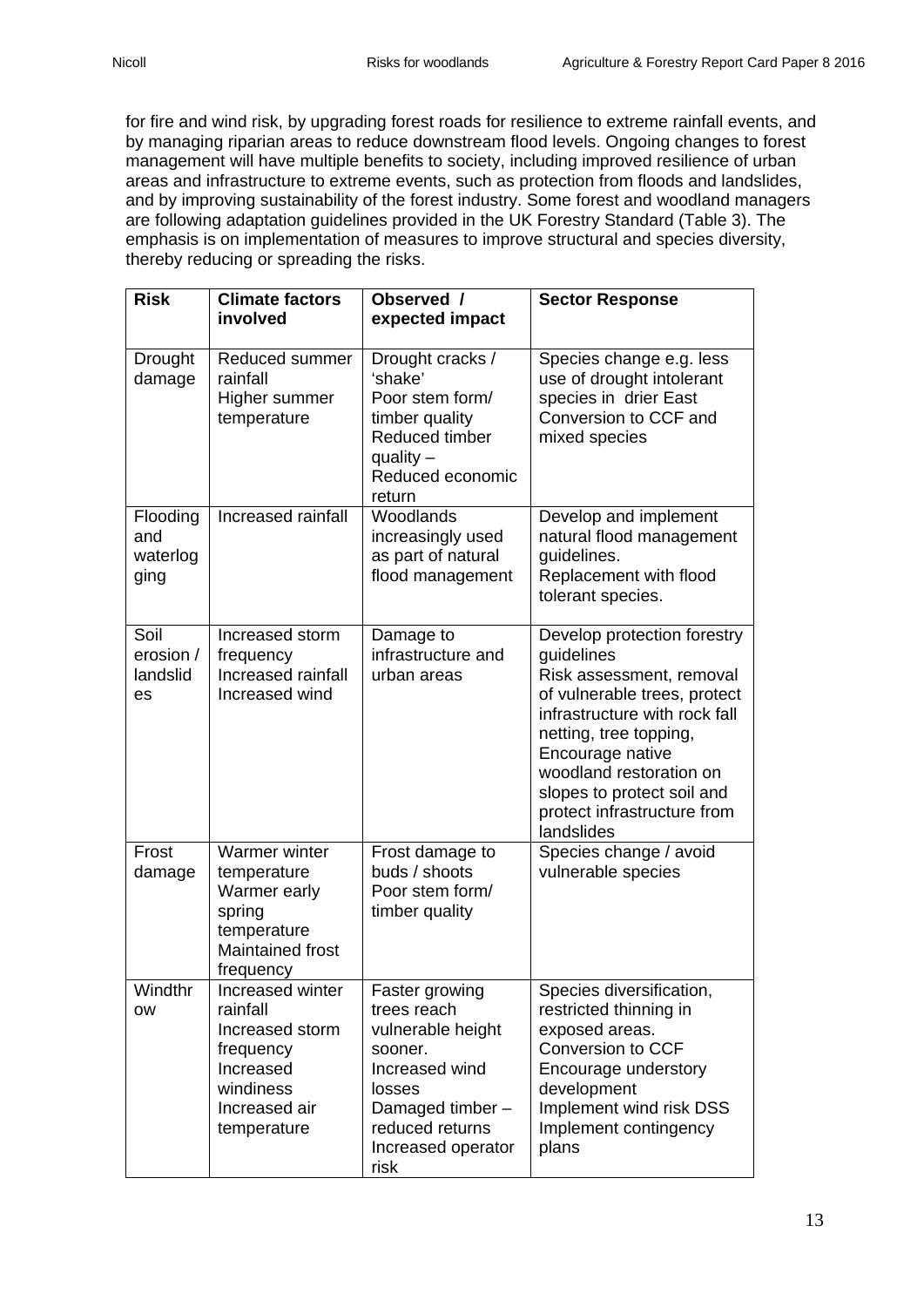| Wildfire | Increased spring/ | Reduced forest     | Develop guidelines and |
|----------|-------------------|--------------------|------------------------|
| damage   | summer air        | area               | implement contingency  |
|          | temperature       | Reduced            | plans                  |
|          | Reduced rainfall  | production         |                        |
|          | Increased fuel    | <b>Risk to</b>     |                        |
|          | from insect /     | infrastructure and |                        |
|          | disease.          | urban areas        |                        |

**Table 2. Summary of risks, impacts and expected sector responses**

There are, however, many barriers to such changes, including a lack of confidence in climate projections and in the viability of options for adaptation (Lawrence and Marzano 2014, Lawrence 2015). Therefore, although climate change impacts will need to be addressed in all parts of the forest-wood chain, the implementation of adaptation measures appears to be uneven. (Hemery et al. 2015). Climate change impacts and adaptation may not always (or often) be reported as such, and the extent to which they remain hidden from the literature is not clear. There are, in particular, notable gaps in the literature on the impacts of climate change on forest nurseries and sawmills, as well as on rural employment. It is therefore important that the resilience of the UK forest industry, from seed to product, should be assessed, to identify current and future vulnerabilities and to prioritise adaptation actions. The British woodland survey 2015 [\(www.sylva.org.uk/bws\)](http://www.sylva.org.uk/bws) has provided a welcome start in addressing this knowledge gap. The survey aimed to capture present actions and opinions across the sector, and to understand progress in awareness and actions in adapting to environmental change among woodland owners and managers, tree nursery businesses, and forestry professionals (Hemery *et al.* 2015). Results of this, and other recent studies, indicate considerable inconsistency in climate change awareness, and in implementation of adaptation activities, and indicates that action so far has not moved the sector towards a state where it could be described as resilient. More detailed analysis of the sector is needed to understand motivations and differences in attitude and response to climate change (Lawrence and Marzano 2014) so that adaptation can be accelerated.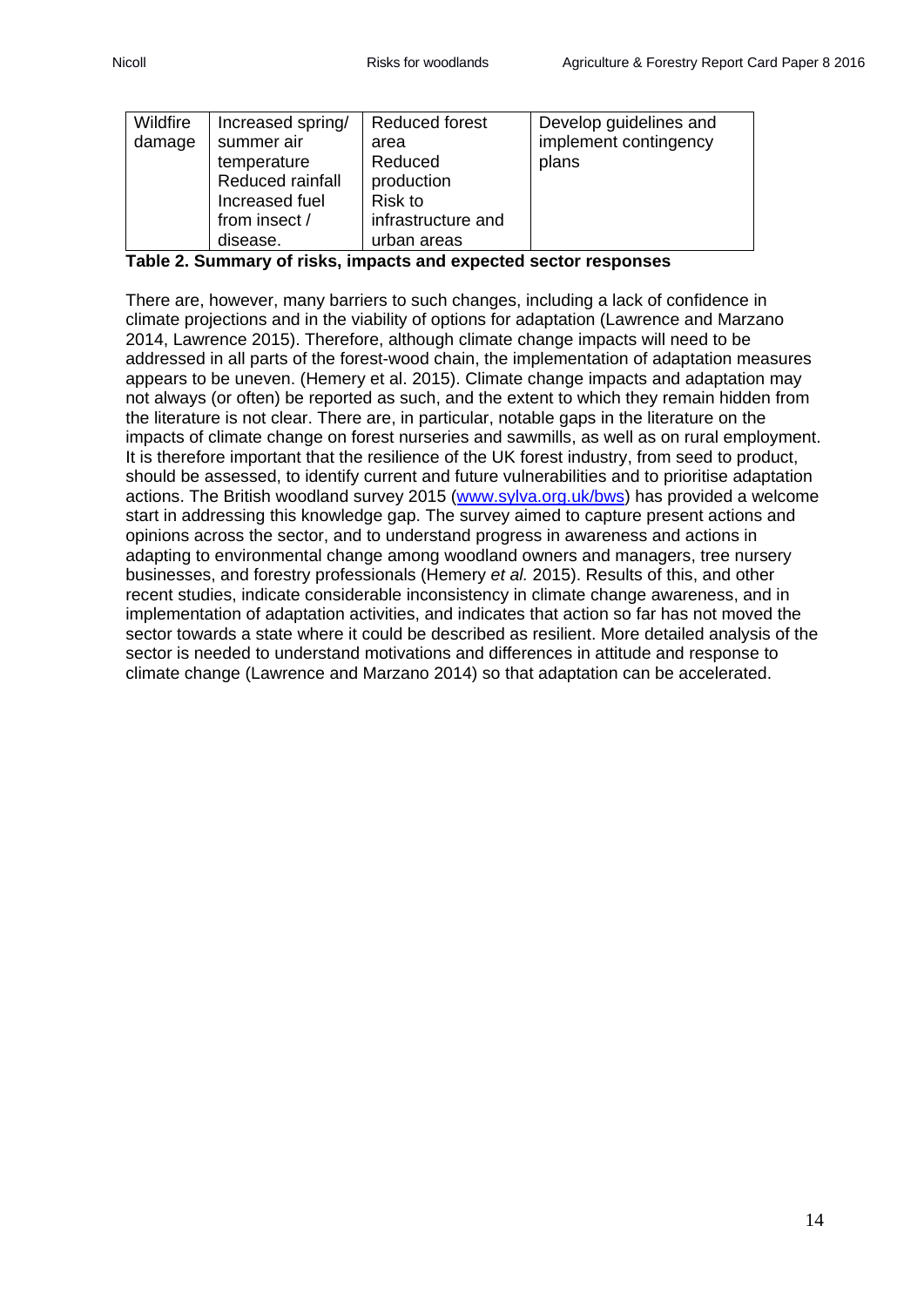Table 3. UK Forestry Standard Guidelines – Climate Change Adaptation (Forestry Commission 2011a):

Plan for forest resilience using a variety of ages, species and stand structure; consider the risks to the forest from wind, fire, and pest and disease outbreaks.

• Consider alternatives to clearfell systems, such as continuous cover forestry, where suitable sites and species combinations allow and management objectives are compatible.

• Have appropriate contingency plans in place to deal with risks to the forest, including spillages, pest and disease outbreaks, extreme weather events and fire.

• Consider projections of changes to rainfall patterns when specifying designs for culverts, drainage systems and roads.

• Review forest rotation lengths in response to changing productivity and wind risks, and review planting seasons in response to changing conditions and establishment success.

• Review species suitability and diversity over time as forest management plans are renewed.

• Consider the susceptibility of forests to pests and diseases and develop appropriate strategies for protection; review practice as further evidence becomes available.

• Diversify forest composition so that no more than 75% of the forest management unit is allocated to a single species and a minimum of the following are incorporated:

10% open space;

10% of other species or ground managed for environmental objectives;

5% native broadleaved trees or shrubs.

• When managing or creating native woodland, encourage a representative range of the native species associated with the woodland type.

• When selecting trees and shrubs for new woodlands, consider the risks and opportunities of climate change for particular species and regions to decide if alternative species or increased species diversity are merited.

Where timber production is an important objective, consider a wider range of tree species than has been typical of past planting, and consider the use of planting material from more southerly origins.

• Choose trees or shrubs which are well adapted to the site and are drawn from a sufficiently wide genetic base of parent trees to promote future adaptation.

• Encourage natural regeneration of native tree and shrub species to promote natural selection and climate change adaptation, and conserve distinctive genetic patterns – especially in and around seminatural woodlands.

• Improve the ecological connectivity of the landscape for woodland and other species by extending and linking habitat features; consider the juxtaposition of wooded and non-wooded habitats and aim for the best overall result for biodiversity.

When siting new woodland, consider the potential benefits in relation to flood alleviation, improvement of water quality and other ecosystem services.

• On steep slopes where there is a risk of slope failure or serious erosion, consider alternatives to clearfelling.

• In urban situations, consider the potential benefits of woodland and trees in reducing the impacts of climate change.

• Be vigilant for pests and diseases in forests and woodlands, particularly in urban areas where the risks of new problems are high.

Adaptation measures designed to spread or reduce particular risks, for example transforming forest stands to continuous cover forestry to reduce risks from pests and diseases and potentially from drought and soil erosion, may sometimes initially increase other risks, such as the risk of wind damage (Mason 2002). Such contradictions, would however be expected to have relatively minor impact overall, and a lack of progress on implementation of adaptation measures would leave forests and woodlands across the UK at much greater risk, especially to abiotic factors such as drought, fire and wind.

Climate change impacts need to be addressed by appropriate adaptation and adaptive forest management of forests and woodlands across the UK (Lawrence and Nicoll 2016).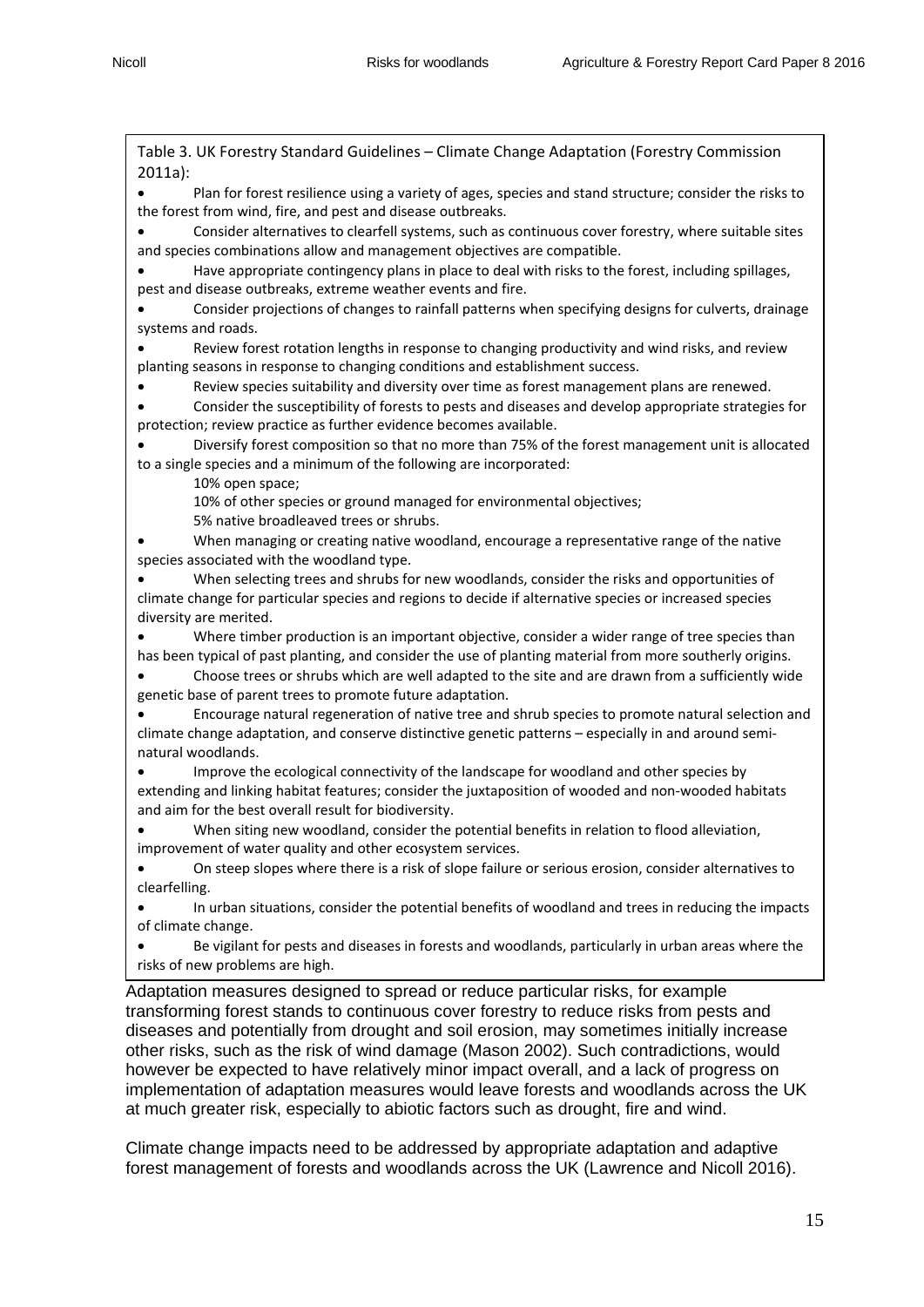Implementation of adaptation measures is most urgent in forest stands and woodlands that have the highest vulnerability to climate change related impacts (Mason *et al.* 2009), usually those with the lowest structural and species diversity. However only a relatively slow rate of change is operationally practical, as adaptation actions are usually constrained to being applied during scheduled forest interventions, especially restocking and thinning, and these operations are usually limited to less than 1% of forest area annually (Defra 2013b, Ray *et al.* 2014). The limitations of this slow potential rate of implementation, further reinforces the urgency of early adaptation decisions and action across the sector.

#### **Acknowledgements**

Thanks are due to LWEC for commissioning and funding this review. I am grateful to James Morison and three anonymous reviewers for their helpful comments and advice in developing the manuscript.

#### **Glossary**

From *UK Forestry Standard* glossary (Forestry Commission 2011) where indicated\*

| Bare-root planting stock  | Plants that leave the nursery without any rooting substrate.<br>These can be raised from seedlings or cuttings. (See:<br>www.forestry.gov.uk/pdf/ODW1002a.pdf/\$FILE/ODW1002a.pd<br>$\underline{\mathbf{f}}$                         |  |
|---------------------------|--------------------------------------------------------------------------------------------------------------------------------------------------------------------------------------------------------------------------------------|--|
| <b>Brash</b>              | The residue of branches, leaves and tops of trees, sometimes<br>called 'lop and top', usually left on site after harvesting. *                                                                                                       |  |
| Cambium                   | Layer of living cells just under bark and at growing tips of<br>shoots and roots, from which new growth develops.                                                                                                                    |  |
| Cell-grown planting stock | Seedlings that are usually less than one year old and have<br>been produced under controlled conditions in polythene<br>tunnels or glasshouses and are delivered in containers.<br>Managing Native Broadleaved Woodland.             |  |
| Clear felling             | Cutting down of an area of woodland (if it is within a larger<br>area of woodland it is typically a felling greater than 0.25 ha).<br>Sometimes a scatter or small clumps of trees may be left<br>standing within the felled area. * |  |
| Continuous cover forestry | A silvicultural system whereby the forest canopy is maintained<br>at one or more levels without clear felling.*                                                                                                                      |  |
| Culvert                   | A structure, usually a large pipe, that allows water to flow<br>under a road.                                                                                                                                                        |  |
| <b>DAMS</b>               | Detailed Aspect Method of Scoring – a system for scoring<br>windiness derived from tatter flags and using representation of<br>location and terrain to calculate a score; see Nicoll et al.<br>(2015) ForestGALES manual.            |  |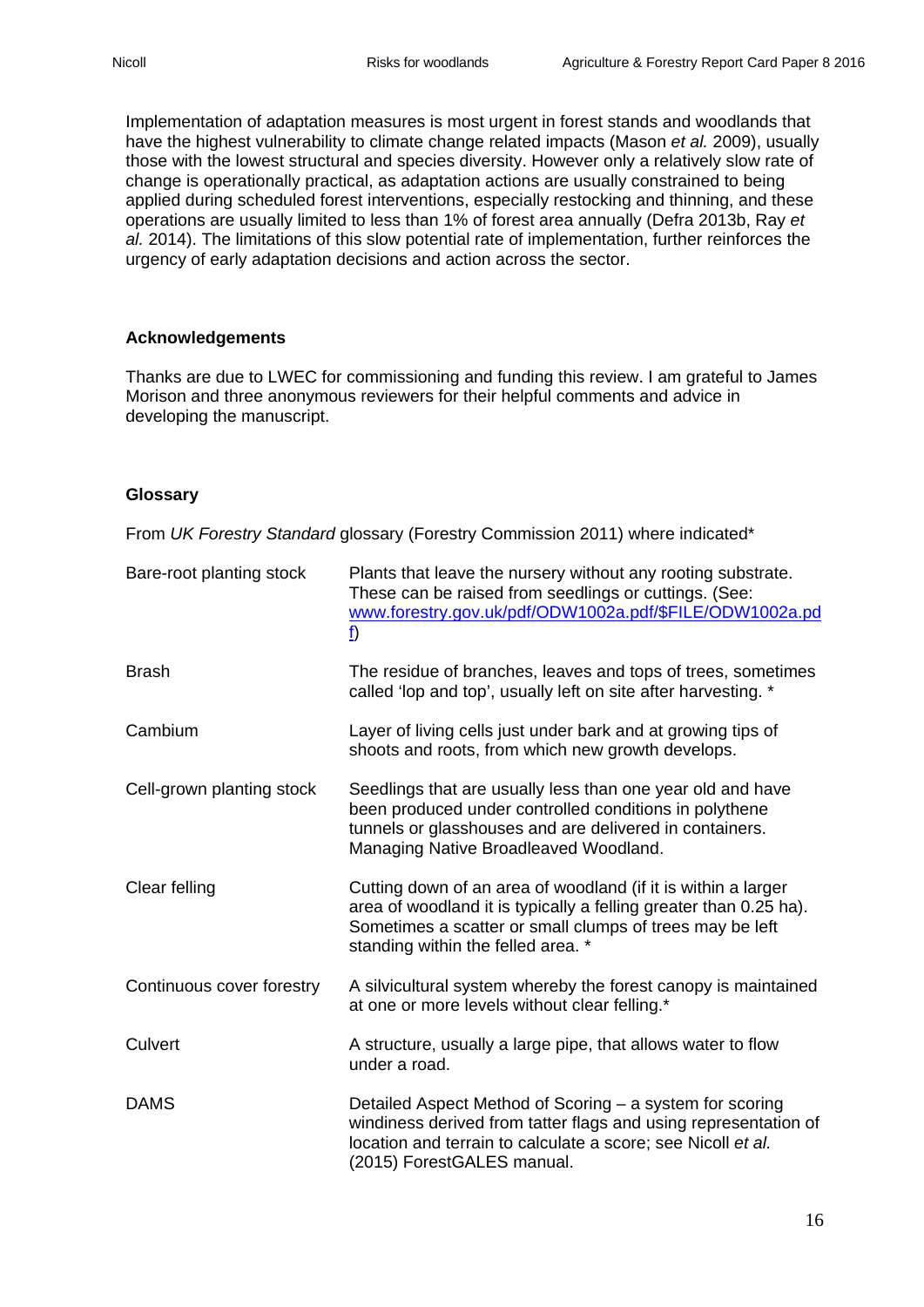| Nicoll               | Risks for woodlands                                                                                                                                                                                                                                                              | Agriculture & Forestry Report Card Paper 8 2016 |  |
|----------------------|----------------------------------------------------------------------------------------------------------------------------------------------------------------------------------------------------------------------------------------------------------------------------------|-------------------------------------------------|--|
| Connectivity         | The degree to which the landscape facilitates or impedes<br>movement among resource patches.                                                                                                                                                                                     |                                                 |  |
| Ecosystem services   | The benefits people obtain from ecosystems. *                                                                                                                                                                                                                                    |                                                 |  |
| <b>ESC</b>           | Ecolocical Site Classification (ESC) is a computer-based<br>system to help guide forest managers and planners to select<br>ecologically suited species to sites (see<br>http://www.forestry.gov.uk/esc).                                                                         |                                                 |  |
| <b>ForestGALES</b>   | A wind risk decision support tool for forest management in<br>Britain (see www.forestry.gov.uk/forestgales).                                                                                                                                                                     |                                                 |  |
| Flushing             | The bursting of buds in Spring.                                                                                                                                                                                                                                                  |                                                 |  |
| Invasive species     | Animal or plant species which spread rapidly to the exclusion<br>of other species. Many invasive species are not native or<br>locally native. *                                                                                                                                  |                                                 |  |
| Natural regeneration | Plants growing on a site as a result of natural seed fall or<br>suckering. *                                                                                                                                                                                                     |                                                 |  |
| Phenology            | The study of natural phenomena in biological systems that<br>recur periodically (e.g. development stages, migration) and<br>their relation to climate and seasonal changes. *                                                                                                    |                                                 |  |
| Resilience           | The ability of a social or ecological system to absorb<br>disturbances while retaining the same basic structure and<br>ways of functioning, the capacity for self-organisation, and the<br>capacity to adapt to stress and change. *                                             |                                                 |  |
| Restocking           | Replacing felled areas by sowing seed, planting, or allowing or<br>facilitating natural regeneration. *                                                                                                                                                                          |                                                 |  |
| Riparian             | Relating to or situated adjacent to a watercourse or water<br>body.*                                                                                                                                                                                                             |                                                 |  |
| Rotation             | The period required to establish and grow trees to a specified<br>size, product, or condition of maturity. The period varies widely<br>according to species and end use, but for conifers in the UK<br>this is usually about 35 years and for broadleaves at least 60<br>years.* |                                                 |  |
| Thinning             | The removal of a proportion of trees in a forest after canopy<br>closure, usually to promote growth and greater value in the<br>remaining trees. *                                                                                                                               |                                                 |  |
| Tree topping         | The practice of removing whole tops of trees.                                                                                                                                                                                                                                    |                                                 |  |
| Understory           | The vegetative layer and especially the trees and shrubs<br>between the forest canopy and the ground cover.                                                                                                                                                                      |                                                 |  |
| Wildfire             | A large, destructive fire that spreads quickly over woodland or<br>brush.                                                                                                                                                                                                        |                                                 |  |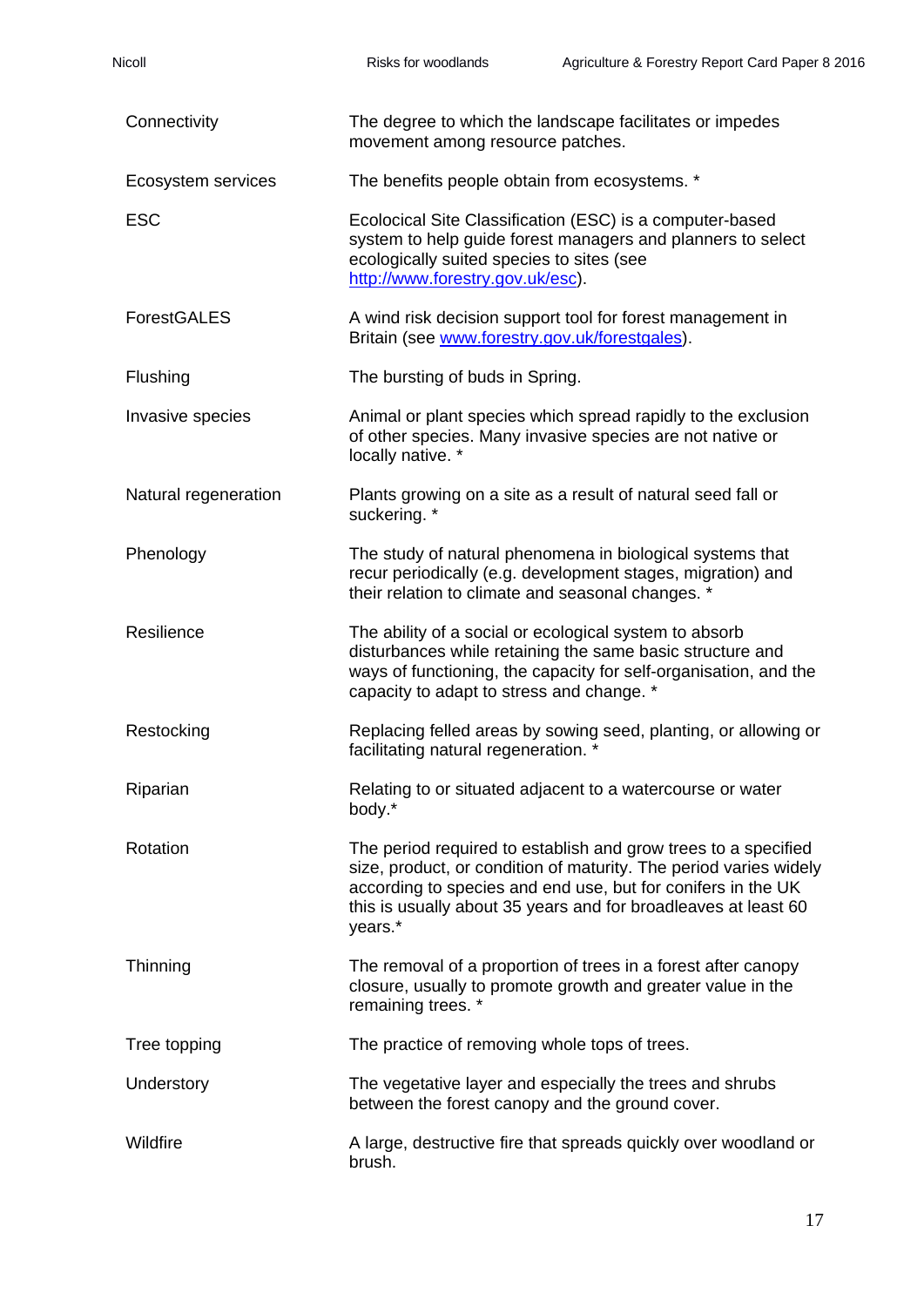WHC Windthrow hazard classification. A method to zone forest areas of 500 ha or more by adding classification scores for windiness and soil together to estimate a hazard class. Each class was associated with a 'critical height' when windthrow would be expected to start, and a 'terminal height' when 40% of trees would be expected to be windthrown. See Millar (1985).

#### **References**

Aitken, S.N., Yeaman, S., Holliday, J.A., Wang, T., and Curtis‐McLane, S. (2008). Adaptation, migration or extirpation: climate change outcomes for tree populations. Evolutionary Applications, 1(1), 95-111.

Allen, C.D., Macalady, A.K., Chenchouni, H., Bachelet, D., McDowell, N., Vennetier, M., Kitzberger, T., Rigling, A., Breshears, D.D., Hogg, E.T. and Gonzalez, P. (2010). A global overview of drought and heat-induced tree mortality reveals emerging climate change risks for forests. Forest ecology and management, 259(4), 660-684.

Anderegg, W.R.L., Hicke, J.A., Fisher, R.A., Allen, C.D., Aukema, J., Bentz, B., Hood, S., Lichstein, J.W., Macalady, A.K., McDowell, N., Pan, Y., Raffa, K., Sala, A., Shaw, J.D., Stephenson, N.L., Tague, C. and Zeppel, M. (2015). Tree mortality from drought, insects, and their interactions in a changing climate. New Phytologist. doi: 10.1111/nph.13477.

Anderson, R., Watts, K., Riddle, N., Crosher, I., and Diack, I. 2014. An assessment of the afforested peat land in England and opportunities for restoration. Forest Research, Edinburgh, pp 70.

http://www.forestry.gov.uk/pdf/FR\_Anderson\_peat\_assessment\_report\_2014.pdf/\$FILE/FR [Anderson\\_peat\\_assessment\\_report\\_2014.pdf.](http://www.forestry.gov.uk/pdf/FR_Anderson_peat_assessment_report_2014.pdf/$FILE/FR_Anderson_peat_assessment_report_2014.pdf) Accessed December 2015.

Armson, D., Rahman, M. A., and Ennos, A. R. (2013). A comparison of the shading effectiveness of five different street tree species in Manchester, UK. Arboriculture and Urban Forestry, 39(4), 157-164.

Arnfield, A. J. (2003). Two decades of urban climate research: a review of turbulence, exchanges of energy and water, and the urban heat island. International journal of climatology, 23(1), 1-26.

Broadmeadow, M. and Ray, D. (2005). Climate change and the British woodland. Forestry Commission Information Note FCIN09. Forestry Commission, Edinburgh. pp 16.

Broadmeadow, M.S.J., Morecroft, M.D. Morison, J.I.L. (2009). Observed impacts of climate change on UK forests to date. In Combating climate change: a role for UK forests. An assessment of the potential of the UK's trees and woodlands to mitigate and adapt to climate change. D. J. Read, P. H. Freer-Smith, J. Morison, N. Hanley, C. C. West, and P. Snowdon. (Eds). The Stationery Office, Edinburgh. pp 50-66.

Broadmeadow, M.S.J., Webber, J.F., Ray, D. and Berry, P.M. (2009). An assessment of likely future impacts of climate change on UK forests. Combating climate change: a role for UK forests. An assessment of the potential of the UK's trees and woodlands to mitigate and adapt to climate change In: D. J. Read, P. H. Freer-Smith, J. Morison, N. Hanley, C. C. West, and P. Snowdon. (Eds). The Stationery Office, Edinburgh. pp 67-98.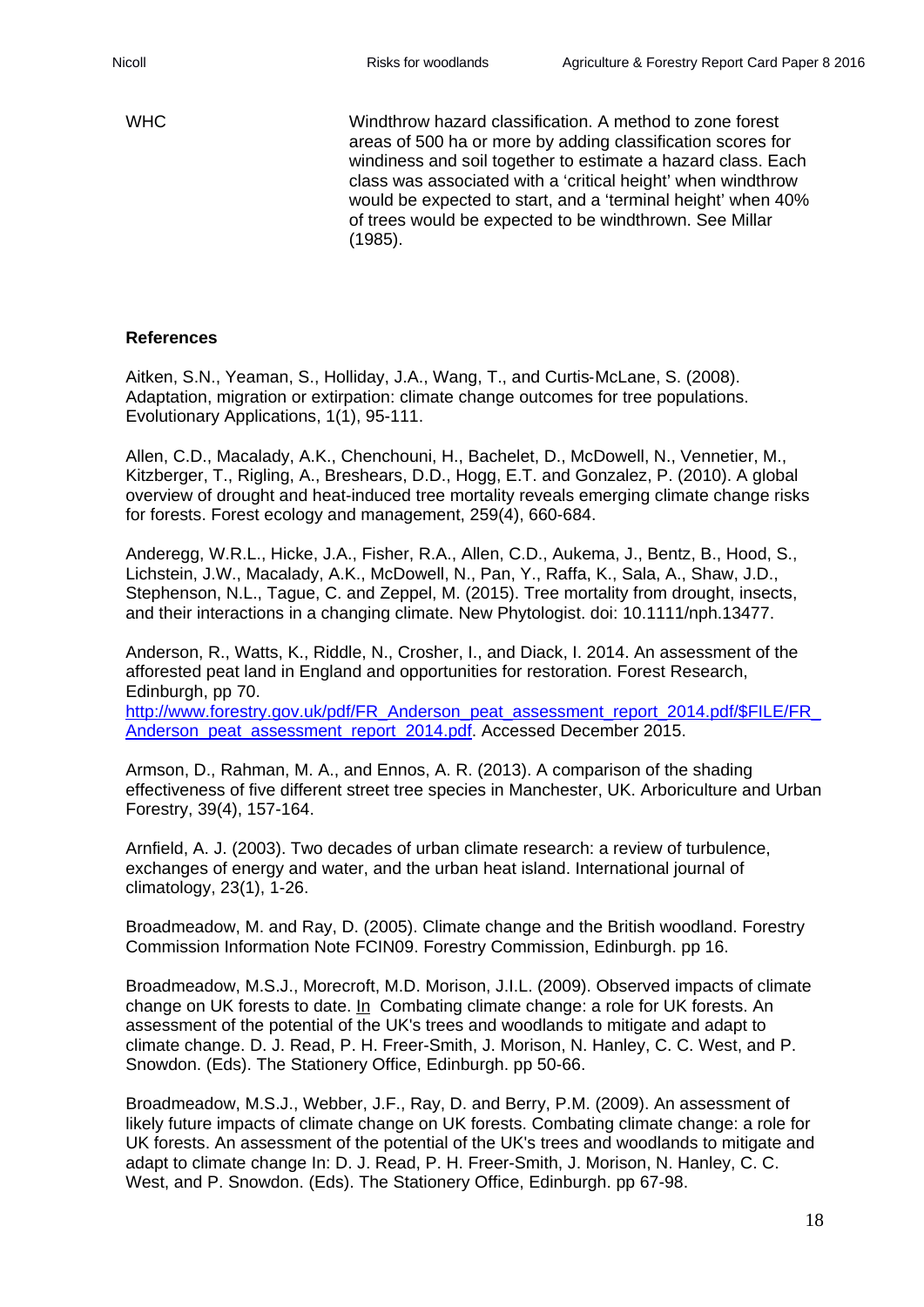Bulman, L. S., Dick, M. A., Ganley, R. J., McDougal, R. L., Schwelm, A., and Bradshaw, R. E. (2013). *Dothistroma* Needle Blight. Infectious forest diseases, edited by Paolo Gonthier, Giovanni Nicolotti. CABI, Wallingford, 436pp.

Cabinet Office (2013) National risk register of civil emergencies. 2013 edition. [https://www.gov.uk/government/publications/national-risk-register-for-civil-emergencies-](https://www.gov.uk/government/publications/national-risk-register-for-civil-emergencies-2013-edition)[2013-edition](https://www.gov.uk/government/publications/national-risk-register-for-civil-emergencies-2013-edition) Accessed December 2015.

Cameron, A. D. (2015). Building resilience into Sitka spruce (Picea sitchensis (Bong.) Carr.) forests in Scotland in response to the threat of climate change. Forests, 6(2), 398-415.

CLG. (2006). Effects of climate change on fire and rescue services in the UK. London: Communities and Local Government. 34pp.

Defra (2013a). Chalara Management Plan. March 2013. [https://www.gov.uk/government/uploads/system/uploads/attachment\\_data/file/221051/pb13](https://www.gov.uk/government/uploads/system/uploads/attachment_data/file/221051/pb13936-chalara-management-plan-201303.pdf) [936-chalara-management-plan-201303.pdf](https://www.gov.uk/government/uploads/system/uploads/attachment_data/file/221051/pb13936-chalara-management-plan-201303.pdf) Accessed December 2015.

Defra (2013b). The Economics of Climate Resilience - Agriculture and Forestry Theme: Forestry. CA0401.

<http://randd.defra.gov.uk/Default.aspx?Module=More&Location=None&ProjectID=18016> Accessed December 2015.

Della‐Marta, P. M., and Pinto, J. G. (2009). Statistical uncertainty of changes in winter storms over the North Atlantic and Europe in an ensemble of transient climate simulations. Geophysical Research Letters, 36(14).

Dickerson, A., Nicoll, B. and Perks, M. (2013). Reducing greenhouse gas emissions from forest civil engineering. Forestry Commission Technical Note 020. 12 pages.

Elsevier (2015). Scopus. Quick reference guide. [www.elsevier.com/scopus.](http://www.elsevier.com/scopus)

Emmanuel, R. and Krüger, E. (2012). Urban heat island and its impact on climate change resilience in a shrinking city: The case of Glasgow, UK. Building and Environment 53, 137– 149.

European Union (2010) Green Paper: On Forest Protection and Information in the EU: Preparing forests for climate change. SEC(2010)163 final.

Fitter, A.H., Fitter, R.S.R., Harris, I.T.B. and Williamson, M.H. (1995). Relationships between first flowering date and temperature in the flora of a locality in central England. Functional Ecology, 55-60.

Forestry Commission (1994). The management of semi-natural woodlands: 3. Lowland mixed broadleaved woods. Forestry Commission Practice Guide. Forestry Commission, Edinburgh. i–iv + 1–28pp.

Forestry Commission (2011a). The UK forestry standard. Forestry Commission, Edinburgh. 108 pages.

Forestry Commission (2011b). Forests and Water. UK Forestry Standard Guidelines. Forestry Commission, Edinburgh. pp 80.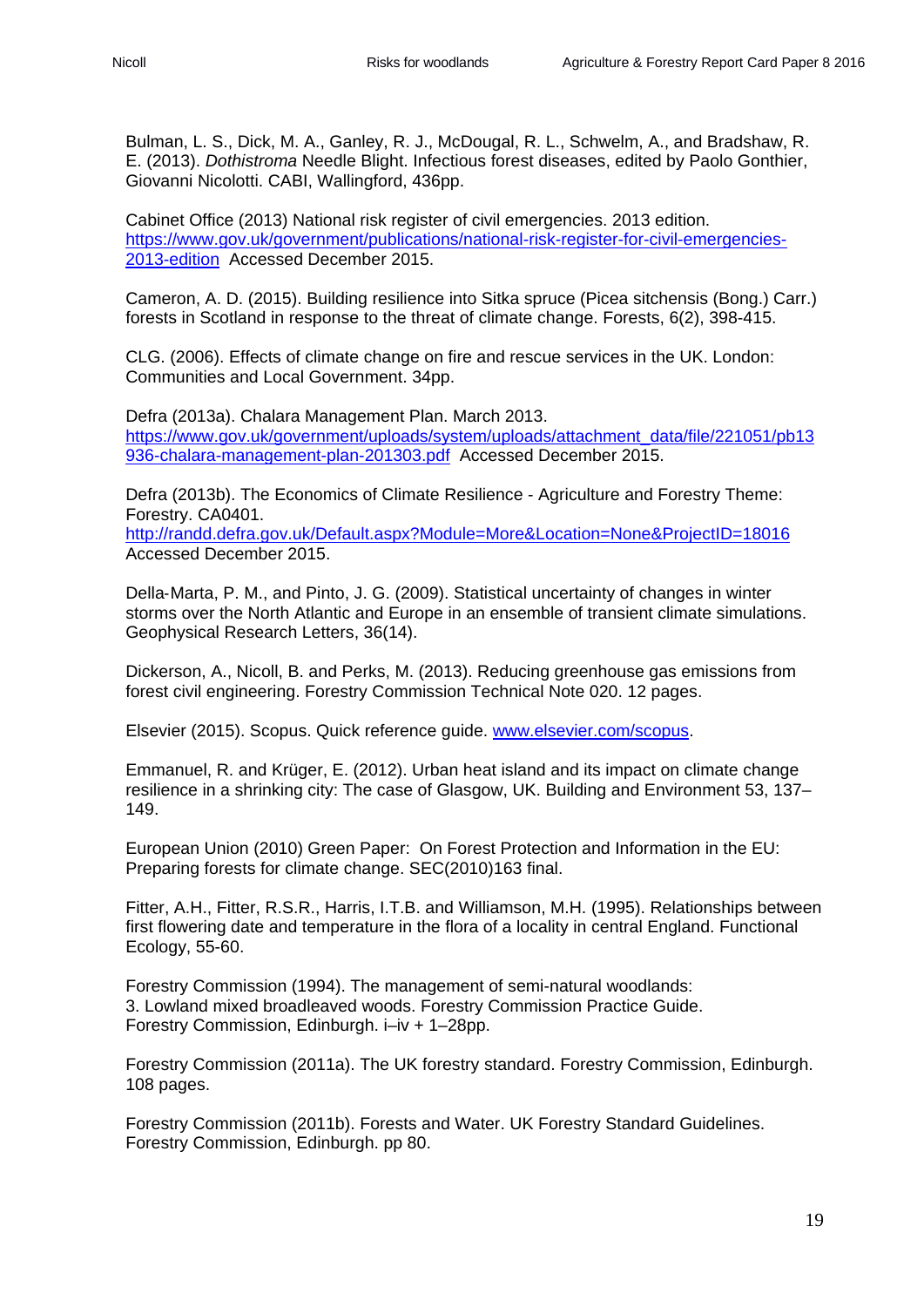Forestry Commission (2011c). Forest roads and tracks. Forestry Commission England Grants and Regulations Operations Note 25. 25 pages.

Forestry Commission (2012). Forestry Commission England Climate Change Risk Assessment, Invited report under the terms if the Reporting Powers of the Climate Change Act (2008) [http://archive.defra.gov.uk/environment/climate/documents/adapt](http://archive.defra.gov.uk/environment/climate/documents/adapt-reports/11public-bodies/pbs-forestry-comm.pdf)[reports/11public-bodies/pbs-forestry-comm.pdf](http://archive.defra.gov.uk/environment/climate/documents/adapt-reports/11public-bodies/pbs-forestry-comm.pdf) Accessed December 2015.

Forestry Commission (2013). Chalara Action Plan - Scotland. Forestry Commission Scotland. [http://www.forestry.gov.uk/pdf/FCSCHALARAACTIONPLANSCOTLAND.pdf/\\$file/FCSCHAL](http://www.forestry.gov.uk/pdf/FCSCHALARAACTIONPLANSCOTLAND.pdf/$file/FCSCHALARAACTIONPLANSCOTLAND.pdf)

[ARAACTIONPLANSCOTLAND.pdf](http://www.forestry.gov.uk/pdf/FCSCHALARAACTIONPLANSCOTLAND.pdf/$file/FCSCHALARAACTIONPLANSCOTLAND.pdf) Accessed December 2015.

Forestry Commission (2014). Building wildfire resilience into forest management planning. Forestry Commission Practice Guide. [http://www.forestry.gov.uk/pdf/FCPG022.pdf/\\$FILE/FCPG022.pdf](http://www.forestry.gov.uk/pdf/FCPG022.pdf/$FILE/FCPG022.pdf) Accessed December 2015.

Gardiner, B., Suárez, J., Achim, A., Hale, S., and Nicoll, B. (2004). ForestGales–a PC-based wind risk model for British Forests (User's Guide). Forestry Commission, Edinburgh.

Gardiner, B., Blennow, K., Carnus, J-M, Fleischer, P., Ingemarson, F., Landmann, G., Lindner, M., Marzano, M., Nicoll, B., Orazio, C., Peyron, J-L., Reviron, M-P., Schelhaas, M-J., Schuck, A., Spielmann, M., and Usbeck, T. (2010). Destructive Storms in European Forests: Past and Forthcoming Impacts. Final Report to EC DG Environment. http://ec.europa.eu/environment/forests/fprotection.htm

Gardiner, B., Schuck, A. R. T., Schelhaas, M. J., Orazio, C., Blennow, K., and Nicoll, B. (Eds.). (2013). Living with storm damage to forests. European Forestry Institute.

Gazzard, R. (2014) Summary of the Forestry Commission analysis of IRS for Wildfire evidence. Presentation to the Fire and Rescue Statistics User Group, 5th June 2014, Eland House, Department for Communities and Local Government. <http://www.frsug.org/minutes/201406.html> Accessed December 2016.

Grayson, A. J. (1989). The 1987 storm: impacts and responses. Forestry Commission Bulletin. HMSO, London.

Green, S., and Ray, D. (2009). Potential impacts of drought and disease on forestry in Scotland. Forestry Commission Research Note. Forestry Commission, Edinburgh.

Green, S., Hendry, S.J. and Redfern, D.B. (2008). Drought damage to pole-stage Sitka spruce and other conifers in north-east Scotland. Scottish Forestry 62, 10–18.

Hale, S., and Nicoll, B. (2015). Improvements to ForestGALES: the forest wind risk tool. Forestry and Timber News, 71, 26-27.

Hall, J. M., Handley, J. F., and Ennos, A. R. (2012). The potential of tree planting to climateproof high density residential areas in Manchester, UK. Landscape and Urban Planning, 104(3), 410-417.

Hemery, G., Petrokofsky, G., Ambrose-Oji, B., Atkinson, G., Broadmeadow, M., Edwards, D., Harrison, C., Lloyd, S., Mumford, J., O'Brien, L., Reid, C., Seville, M., Townsend, M., Weir, J., and Yeomans, A., (2015). Awareness, action and aspiration among Britain's forestry community relating to environmental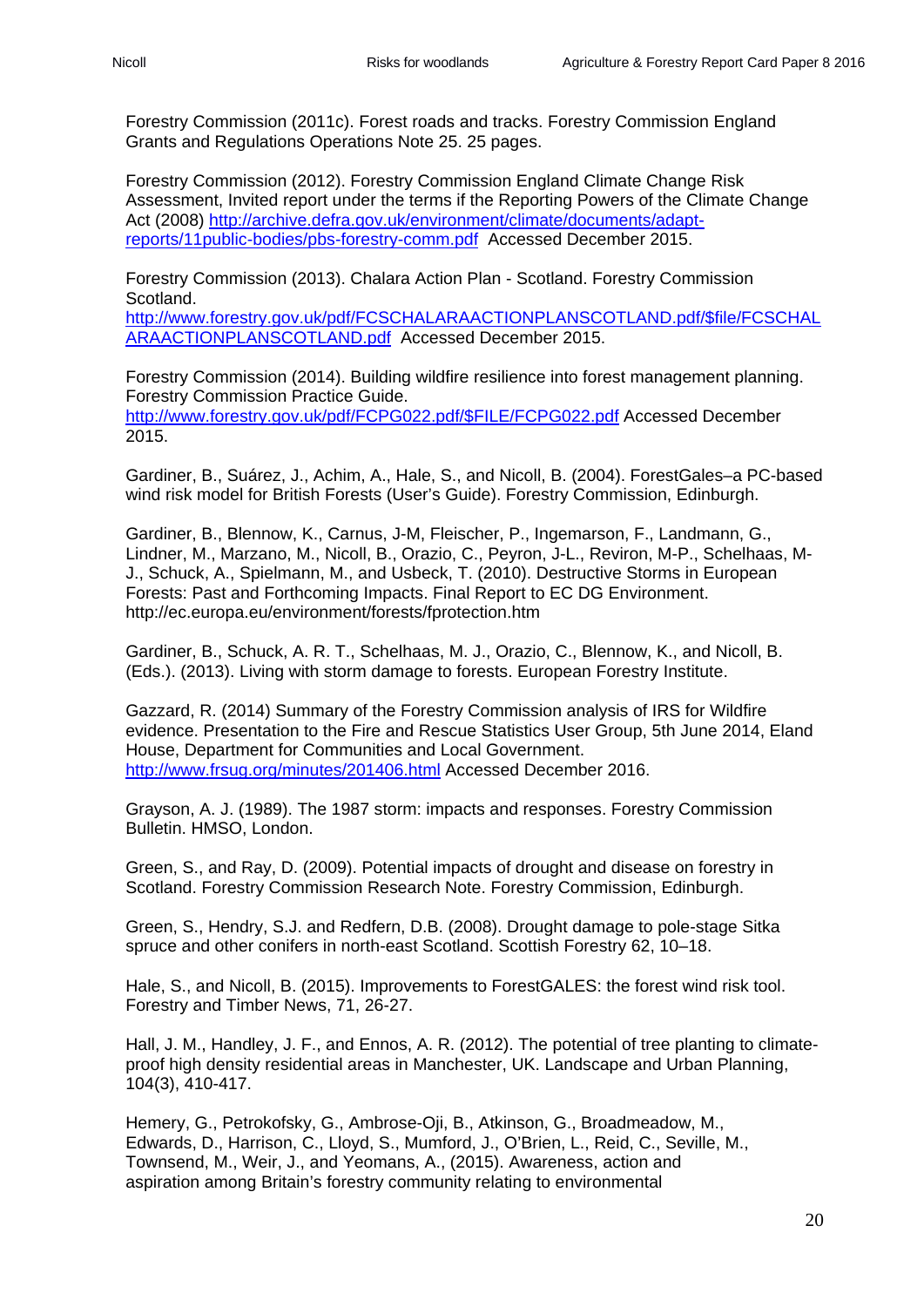change: Report of the British Woodlands Survey 2015. [www.sylva.org.uk/forestryhorizons/bws2015.](http://www.sylva.org.uk/forestryhorizons/bws2015) 32pp.

Hommel, M. (2014). Species Choice, A Nursery Perspective. ConFor Regional Group Meeting, Huntly, 5th March 2014. [http://www.forestryscotland.com/media/282588/christie](http://www.forestryscotland.com/media/282588/christie-elite%20050314%20f.pdf)[elite%20050314%20f.pdf](http://www.forestryscotland.com/media/282588/christie-elite%20050314%20f.pdf) Accessed December 2015.

Hufkens, K., Friedl, M.A., Keenan, T.F., Sonnentag, O., Bailey, A., O'Keefe, J., and Richardson, A.D. (2012). Ecological impacts of a widespread frost event following early spring leaf-out. Global Change Biology, 18(7), 2365-2377.

Hulme, M., Jenkins, G.J., Lu, X., Turnpenny, J.R., Mitchell, T.D., Jones, R.G., Lowe, J., Murphy, J.M., Hassell, D., Boorman, P., McDonald, R. and Hill, S. (2002). Climate Change Scenarios for the United Kingdom: The UKCIP02 Scientific Report. Tyndall Centre for Climate Change Research, School of Environmental Sciences, University of East Anglia, Norwich.

Hutchings,T., Lawrence, V. and Brunt, A. (2012). Estimating the Ecosystem Services Value of Edinburgh's Trees. Forest Research, Farnham. [https://www.itreetools.org/resources/reports/Edinburgh\\_iTree\\_Report.pdf](https://www.itreetools.org/resources/reports/Edinburgh_iTree_Report.pdf) Accessed December 2015.

Iacob, O., Rowan, J., Brown, I., and Ellis, C. (2012). Natural flood management as a climate change adaptation option assessed using an ecosystem services approach. BHS Eleventh National Symposium, Hydrology for a changing world, Dundee 2012. ISBN: 1903741181.

Ioras, F. (2013). Environmental security threats in the UK context: Climate change and forest plants diseases. Environmental security, geological hazards and management. Proceedings from the 1st International Workshop, San Cristobal de La Laguna, Tenerife (Canary Islands), Spain, 10-12 April 2013, 15-25.

Jactel, H., Nicoll, B.C., Branco, M., Gonzalez-Olabarria, J.R., Grodzki, W., Långström, B., Moreira, F., Netherer, S., Orazio, C., Piou, D., Santos, H., Schelhaas, M.J., Tojic, K., and Vodde, F. (2009). The influences of forest stand management on biotic and abiotic risks of damage. Annals of Forest Science, 66(7), 1-18.

Johnstone, J. F., and Chapin III, F.S. (2006). Effects of soil burn severity on post-fire tree recruitment in boreal forest. Ecosystems, 9(1), 14-31.

Jongman, B., Hochrainer-Stigler, S., Feyen, L., Aerts, J.C., Mechler, R., Botzen, W.J.W., Bouwer, L.M., Pflug, G., Rojas, R., and Ward, P. J. (2014). Increasing stress on disaster-risk finance due to large floods. Nature Climate Change 4, 264-268.

Kay, A.L., Davies, H.N., Bell, V.A., and Jones, R.G. (2009). Comparison of uncertainty sources for climate change impacts: flood frequency in England. Climatic Change, 92(1-2), 41-63.

Kazmierczak A, McMorrow J and Aylen J (2014) Developing a risk assessment approach for forest fire at the rural-urban interface: potential of the wildfire threat analysis framework. Final report. University of Manchester, School of Environment, Education and Development. 78p.

Kolokotroni, M., and Giridharan, R. (2008). Urban heat island intensity in London: An investigation of the impact of physical characteristics on changes in outdoor air temperature during summer. Solar energy, 82(11), 986-998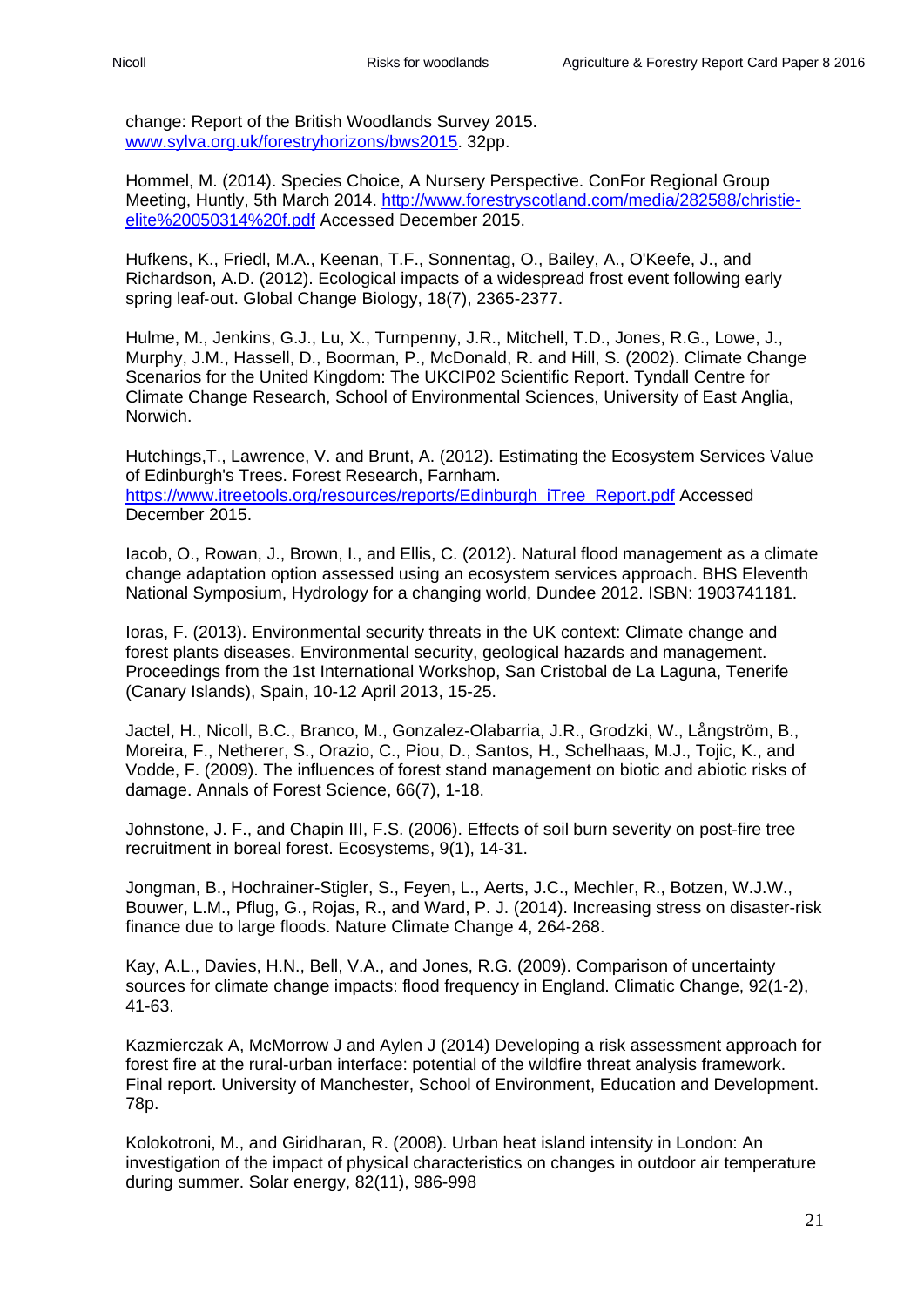Kramer, K., Vreugdenhil, S. J., and Van der Werf, D. C. (2008). Effects of flooding on the recruitment, damage and mortality of riparian tree species: A field and simulation study on the Rhine floodplain. Forest Ecology and Management, 255(11), 3893-3903.

Laube, J., Sparks, T.H., Estrella, N., Höfler, J., Ankerst, D.P., Menzel, A. (2014) Chilling outweighs photoperiod in preventing precocious spring development. Global Change Biology, 20, 170–182.

Lawrence, A. (2015). Real-life experiments. Chartered Forester, Spring 2015, 26-28.

Lawrence, A., and Marzano, M. (2014). Is the private forest sector adapting to climate change? A study of forest managers in north Wales. Annals of forest science, 71(2), 291- 300.

Lawrence, A. and Nicoll, B. (2016). Climate impacts and adaptations in forest management. In: Climate Change. Observed Impacts on Planet Earth. 2nd edition. Edited by Trevor M. Letcher. Elsevier. 492 pp.

Leckebusch, G.C., Weimer, A., Pinto, J.G., Reyers, M., and Speth, P. (2008). Extreme wind storms over Europe in present and future climate: a cluster analysis approach. Meteorologische Zeitschrift, 17(1), 67-82.

Leugner, J., Jurásek, A., and Martincová, J. (2009). Comparison of morphological and physiological parameters of the planting material of Norway spruce (*Picea abies* [L.] Karst.) from intensive nursery technologies with current bareroot plants. J. FOR. SCI, 55(11), 511- 517.

Lindberg, M., and Johansson, M. (1992). Resistance of *Picea abies* seedlings to infection by *Heterobasidion annosum* in relation to drought stress. European journal of forest pathology, 22(2), 115-124.

Lindner, M., Fitzgerald, J.B., Zimmermann, N.E., Reyer, C., Delzon, S., van der Maaten, E., Schelhaas, M-J., Lasch, P., Eggers, J., van der Maaten-Theunissen, M. Suckow, F., Psomas, A., Poulter, B. and Hanewinkel, M. (2014). Climate change and European forests: What do we know, what are the uncertainties, and what are the implications for forest management?. Journal of environmental management, 146, 69-83.

Lindner, M., and Rummukainen, M. (2013). Climate change and storm damage risk in European forests. What Science Can Tell Us. In Gardiner, B., Schuck, A. R. T., Schelhaas, M. J., Orazio, C., Blennow, K., and Nicoll, B. (Eds.). (2013). Living with storm damage to forests. European Forestry Institute.

Lukac, M. (2016). Tree and stand growth and productivity. LWEC Technical paper.

Macdonald, E. and Hubert, J. (2002). A review of the effects of silviculture on timber quality of Sitka spruce. Forestry, 75(2), 107-138.

Macdonald, E., Gardiner, B and Mason, W. (2010). The effects of transformation of evenaged stands to continuous cover forestry on conifer log quality and wood properties in the UK. Forestry 83 (1): 1-16.

Manchester, S. J., and Bullock, J. M. (2000). The impacts of non‐native species on UK biodiversity and the effectiveness of control. Journal of Applied Ecology, 37(5), 845-864.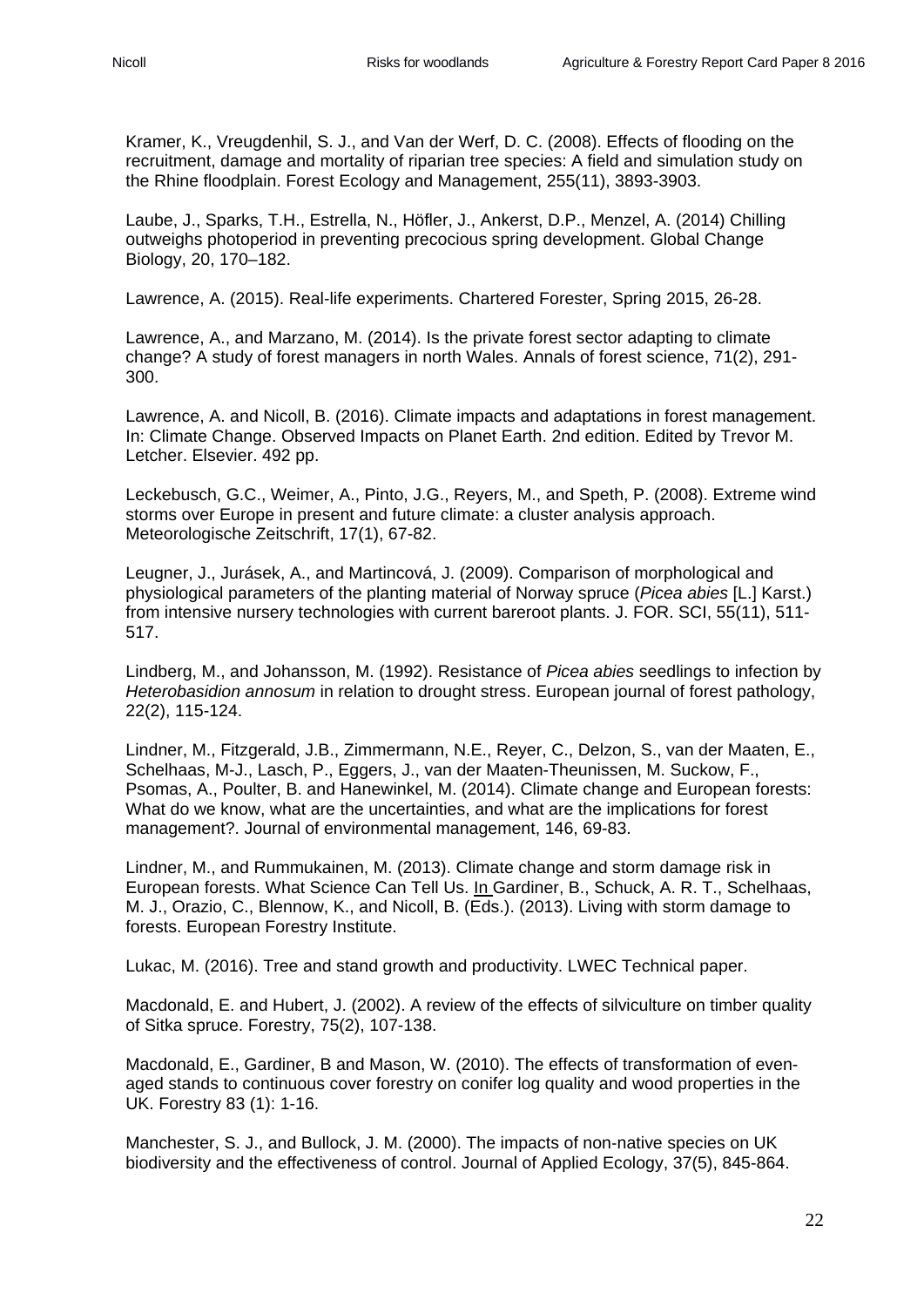Mason, W. L. (2002). Are irregular stands more windfirm? Forestry 75.4: 347-355.

Mason, W.L. (2007). Changes in the management of British forests between 1945 and 2000 and possible future trends. Ibis, 149(s2), 41-52.

Mason, W.L. and Perks, M.P. (2011). Sitka spruce (*Picea sitchensis*) forests in Atlantic Europe: changes in forest management and possible consequences for carbon sequestration. Scandinavian Journal of Forest Research 26 S11, 72-81.

Mason, W.L. and Valinger, E. (2013). Managing forests to reduce storm damage. In. Gardiner, B., Schuck, A. R. T., Schelhaas, M. J., Orazio, C., Blennow, K., and Nicoll, B. (Eds.). (2013). Living with storm damage to forests. European Forestry Institute.

Mason, W.L., Nicoll, B.C and Perks, M. (2009). Mitigation potential of sustainably managed forests. In: Combating climate change: a role for UK forests. An assessment of the potential of the UK's trees and woodlands to mitigate and adapt to climate change. Eds D.J. Read, P.H. Freer-Smith, J.I.L. Morison, N. Hanley, C.C. West and P. Snowdon. The Stationery Office, Edinburgh. 100–118.

McKay, H., Nielson, C., and McEvoy, C. (1997). Overwinter physiology and the practical implications for handling of Noble fir Seedlings. Forestry Authority Information Note.

McMorrow, J. (2011). Wildfire in the United Kingdom: status and key issues. In Proceedings of the Second Conference on the Human Dimensions of Wildland Fire GTR-NRS-P (Vol. 84, p. 44).

Met Office / CEH (2014). The Recent Storms and Floods in the UK, February 2014. Met Office, Exeter, UK.

[http://www.metoffice.gov.uk/media/pdf/n/i/Recent\\_Storms\\_Briefing\\_Final\\_07023.pdf](http://www.metoffice.gov.uk/media/pdf/n/i/Recent_Storms_Briefing_Final_07023.pdf) Accessed December 2015.

Miller, K. F. (1985). Windthrow hazard classification. HM Stationery Office. 14pp.

Moffat, A.J. (2015). Building resilience in Scotland's urban tree populations. ClimateXChange report. ClimateXChange, Edinburgh. [http://www.climatexchange.org.uk/files/9514/3714/2404/Building\\_resilience\\_in\\_Scotlands\\_ur](http://www.climatexchange.org.uk/files/9514/3714/2404/Building_resilience_in_Scotlands_urban_tree_population.pdf.%20Accessed%20December%202015) [ban\\_tree\\_population.pdf. Accessed December 2015.](http://www.climatexchange.org.uk/files/9514/3714/2404/Building_resilience_in_Scotlands_urban_tree_population.pdf.%20Accessed%20December%202015)

Moffat, A.J. and Pearce, H.G. (2013). Harmonising approaches to evaluation of forest fire risk. Report for TRANZFOR "Transferring Research between EU & Australia, New Zealand on Forestry and Climate Change". 42 pp.

[http://www.kfwf.org.uk/\\_assets/documents/Moffat\\_and\\_Pearce\\_2013\\_Harmonising\\_approac](http://www.kfwf.org.uk/_assets/documents/Moffat_and_Pearce_2013_Harmonising_approaches_to_evaluation_of_forest_fire_risk.pdf) hes to evaluation of forest fire risk.pdf. Accessed December 2015.

Moffat, A.J., Quine, C.P. and McKay, H. (2010). The state of the natural environment. Land use and the future of forestry (PDF-446K). In: Land Use Futures: making the most of land in the 21st century. Final Project Report, Government Office for Science, London. [http://webarchive.nationalarchives.gov.uk/20121212135622/http://bis.gov.uk/assets/foresigh](http://webarchive.nationalarchives.gov.uk/20121212135622/http:/bis.gov.uk/assets/foresight/docs/land-use/jlup/er32_the_state_of_the_natural_environmenty_land_use_and_forestry.pdf) [t/docs/land-](http://webarchive.nationalarchives.gov.uk/20121212135622/http:/bis.gov.uk/assets/foresight/docs/land-use/jlup/er32_the_state_of_the_natural_environmenty_land_use_and_forestry.pdf)

use/jlup/er32 the state of the natural environmenty land use and forestry.pdf Accessed December 2015.

Moffat, A.J., Morison, J.I.L., Nicoll, B. and Bain, V. (2012). Climate Change Risk Assessment for the Forestry Sector. Defra, London.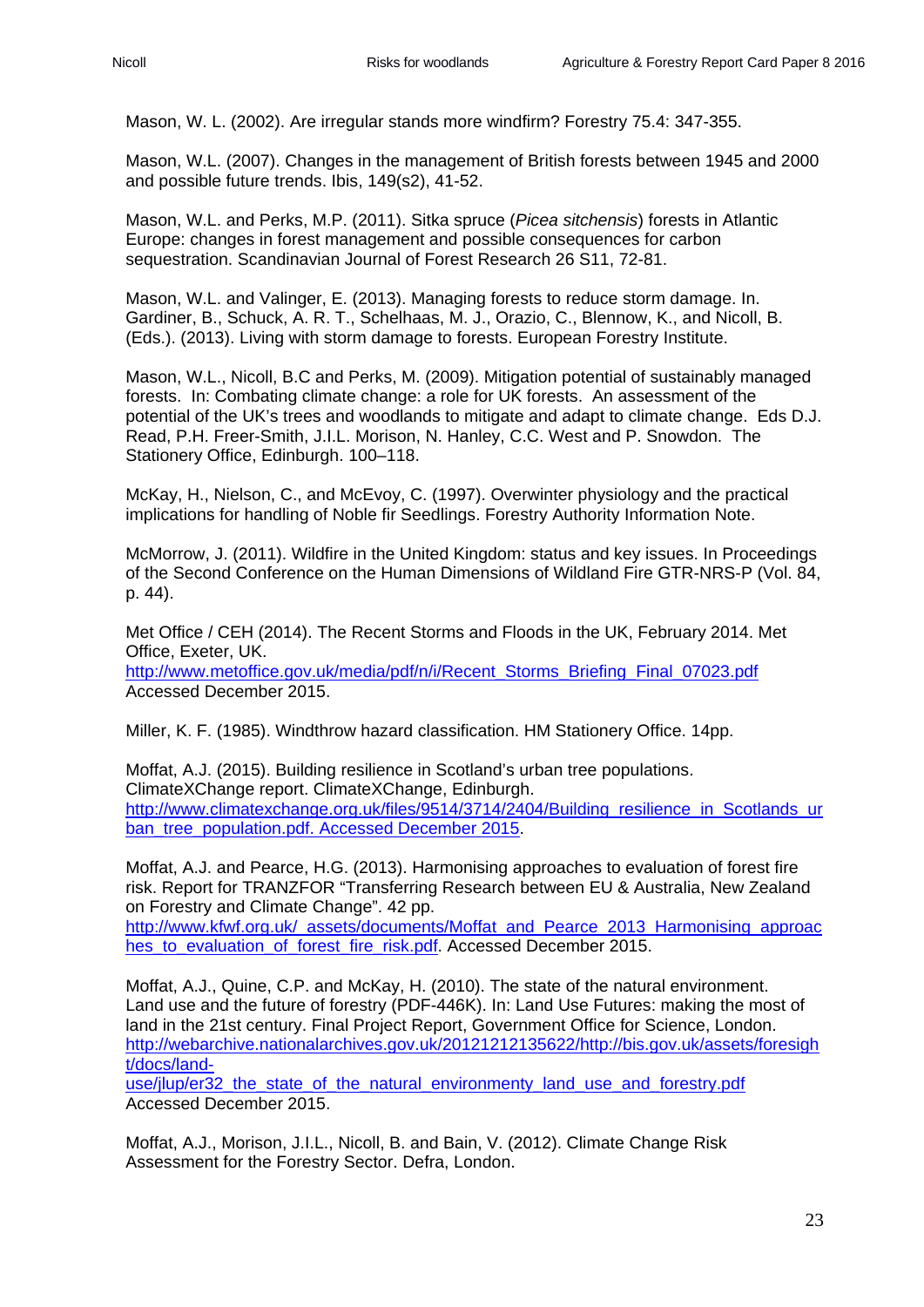Moffat, A. J., Ellis, C., Moss, A., Nicoll, B., Martin, S., and Beauchamp, K. (2014). Scottish Native Woodland Adaptation–the potential use of a Flexible Adaptation Pathways (FAP) Framework. ClimateXChange, Edinburgh, 22pp. [http://www.climatexchange.org.uk/index.php/download\\_file/227/224/](http://www.climatexchange.org.uk/index.php/download_file/227/224/) . Accessed December 2015.

Morgan, J. (1999). Forest tree seedlings – best practice in supply, treatment and planting. Forestry Commission Bulletin 121. Forestry Commission, Edinburgh.

Morison, J., Matthews, R., Miller, G., Perks, M., Randle, T., Vanguelova, E., White, M. and Yamulki, S. (2012). Understanding the carbon and greenhouse gas balance of forests in Britain (PDF-7422K). Forestry Commission Research Report 18. Forestry Commission, Edinburgh. 149 pp.

[www.forestry.gov.uk/pdf/FCRP018.pdf/\\$FILE/FCRP018.pdf](http://www.forestry.gov.uk/pdf/FCRP018.pdf/$FILE/FCRP018.pdf) Accessed December 2015.

Murphy J, Sexton D, Jenkins G, Booth B, Brown C, Clark R, Collins M, Harris G, Kendon E, Betts R, Brown S, Boorman P, Howard T, Humphrey K, McCarthy M, McDonald R, Stephens A, Wallace C, Warren R, Wilby R, Wood R. 2009. UK Climate Projections Science Report: Climate change projections. Met Office Hadley Centre: Exeter.

Murray M, Cannell M, Smith R (1989) Date of budburst of fifteen tree species in Britain following climatic warming. Journal of Applied Ecology, 26, 693–700

Netherer, S., Matthews, B., Katzensteiner, K., Blackwell, E., Henschke, P., Hietz, P., Pennerstorfer, J., Rosner, S., Kikuta, S., Schume, H. and Schopf, A. (2015), Do waterlimiting conditions predispose Norway spruce to bark beetle attack?. New Phytologist, 205: 1128–1141. doi: 10.1111/nph.13166

Nicoll, B.C., Achim, A., Mochan, S., and Gardiner, B.A. (2005). Does steep terrain influence tree stability? A field investigation. Canadian Journal of Forest Research, 35(10), 2360- 2367.

Nicoll B, Hale S, Gardiner B, Peace A and Rayner B. (2015). ForestGALES A wind risk decision support tool for forest management in Britain. Forestry Commission, Edinburgh. <http://www.forestry.gov.uk/fr/infd-5v9kcw> Accessed December 2015.

Nisbet, T.R. (2001). The role of forest management in controlling diffuse pollution in UK forestry. Forest Ecology and Management, 143(1), 215-226.

Nisbet, T.R. and Thomas, H. (2006). The role of woodland in flood control: a landscape perspective. In: Proceedings of the 14th annual IALE(UK) 2006 conference on Water and the Landscape, Eds B. Davies & S. Thompson, p118-125. IALE(UK), Oxford.

Nisbet, T., Silgram, M., Shah, N., Morrow, K., and Broadmeadow, S. (2011) Woodland for Water: Woodland measures for meeting Water Framework Directive objectives. Forest Research Monograph, 4, Forest Research, Surrey, 156pp.

Nisbet, T., Roe, P., Marrington, S., Thomas, H., Broadmeadow, S., and Valatin, G. (2015). Project RMP5455: Slowing the Flow at Pickering. Defra, London, 32pp. [http://www.forestry.gov.uk/fr/INFD-7ZUCQY#final2](http://www.forestry.gov.uk/fr/INFD-7ZUCQY%23final2) Accessed January 2016.

Norris, J.E., Stokes, A., Mickovski, S.B., Cammeraat, E., van Beek, R., Nicoll, B.C., Achim, A. (Eds.). (2008). Slope stability and erosion control: Ecotechnological solutions. Springer. ISBN: 978-1-4020-6675-7.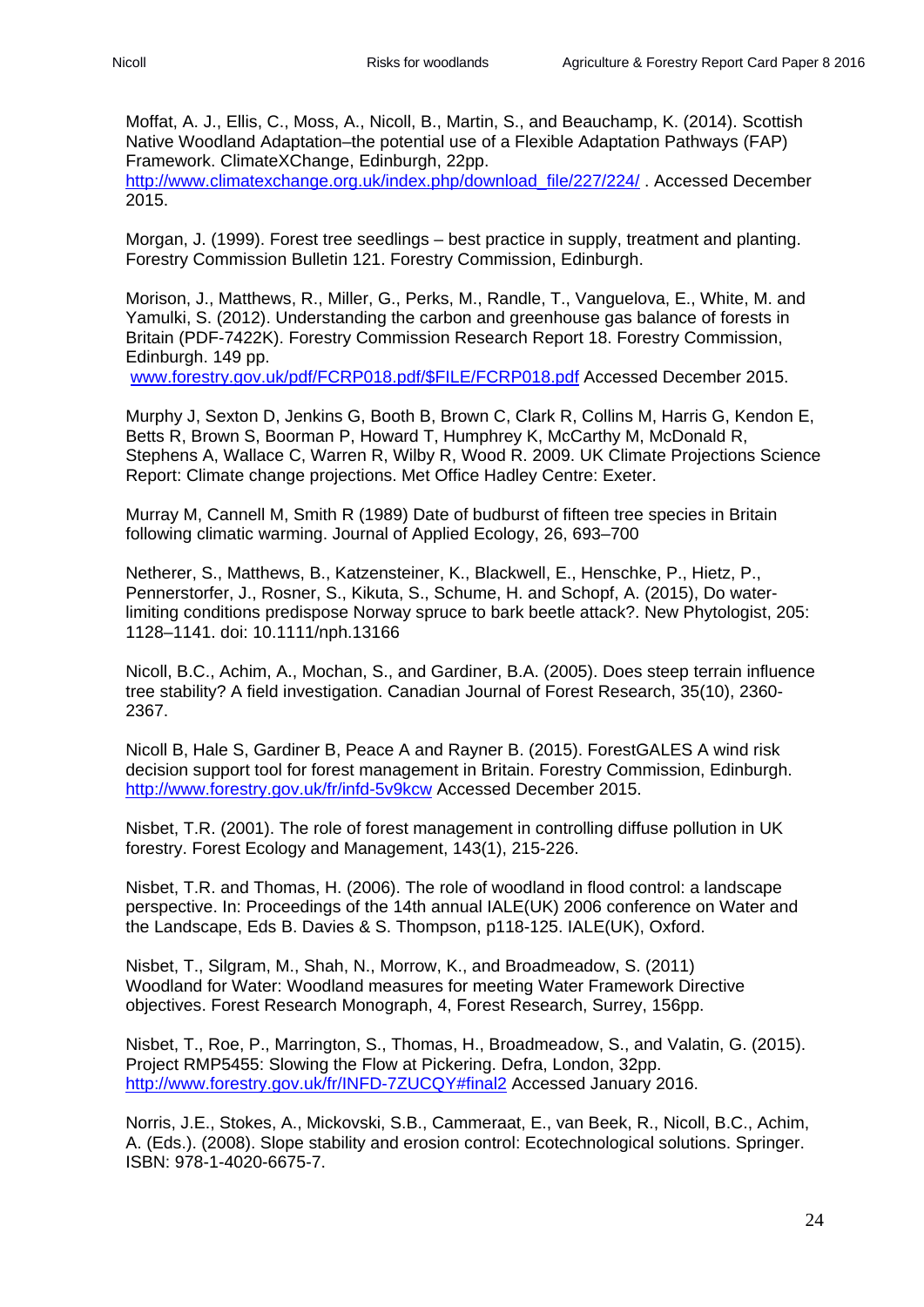Ogilvie, R. (2009). Roots, Shoots and Leaves – Nursery Issues. Improved Conifer Timber Quality Guidance Note.

[http://www.forestry.gov.uk/pdf/Timber\\_quality\\_event\\_0209\\_Ogilvy\\_summary.pdf/\\$FILE/Timb](http://www.forestry.gov.uk/pdf/Timber_quality_event_0209_Ogilvy_summary.pdf/$FILE/Timber_quality_event_0209_Ogilvy_summary.pdf) [er\\_quality\\_event\\_0209\\_Ogilvy\\_summary.pdf.](http://www.forestry.gov.uk/pdf/Timber_quality_event_0209_Ogilvy_summary.pdf/$FILE/Timber_quality_event_0209_Ogilvy_summary.pdf) Accessed December 2015.

Parrott, J. and Holbrook, J. (2006). Natural Heritage Trends: riparian woodlands in Scotland – 2006. Scottish Natural Heritage Commissioned Report No. 204 (ROAME No. F01NB02a). [http://www.snh.org.uk/pdfs/publications/commissioned\\_reports/Report%20No204.pdf](http://www.snh.org.uk/pdfs/publications/commissioned_reports/Report%20No204.pdf) Accessed December 2015.

Petr, M. (2014). Climate change, uncertainty, and consequent risks: Opportunities for forest management adaptation in Britain. PhD dissertation, University of Twente.

Petr, M., Boerboom, L.G., van der Veen, A.and Ray, D. (2014). A spatial and temporal drought risk assessment of three major tree species in Britain using probabilistic climate change projections. Climatic change, 124(4), 791-803.

Pimentel, D., and Kounang, N. (1998). Ecology of soil erosion in ecosystems. Ecosystems 1 (5): 416-426.

Polgar C.A. and Primack R.B. (2011) Leaf-out phenology of temperate woody plants: from trees to ecosystems. New Phytologist *19*1, 926–941.

Pontailler, J.Y., Faille, A., and Lemée, G. (1997). Storms drive successional dynamics in natural forests: a case study in Fontainebleau forest (France). Forest Ecology and Management, 98(1), 1-15.

Price, Andrew (2015). Shake in oak: an evidence review. Forestry Commission Research Report. Forestry Commission, Edinburgh. 28pp.

Purse, B.V., Graeser, P., Searle, K., Edwards, C., and Harris, C. (2013). Challenges in predicting invasive reservoir hosts of emerging pathogens: mapping *Rhododendron ponticum* as a foliar host for *Phytophthora ramorum* and *Phytophthora kernoviae* in the UK. Biological invasions, 15(3), 529-545.

Pyatt, G., Ray, D., and Fletcher, J. 2001. An ecological site classification for forestry in Great Britain. Forestry Commission Bulletin 124. Forestry Commission, Edinburgh.

Quine, C.P., Coutts, M.P., Gardiner, B.A. and Pyatt, D.G. 1995. Forests and wind: Management to minimise damage. Bulletin 114. HMSO, London. 27 pp.

Ramsay, J., and Macdonald, E. (2013). Timber Properties of Minor Conifer Species A report to the Forestry Commission.

[http://www.forestry.gov.uk/pdf/Timberminor2013.pdf/\\$FILE/Timberminor2013.pdf](http://www.forestry.gov.uk/pdf/Timberminor2013.pdf/$FILE/Timberminor2013.pdf) Accessed December 2015.

Randrup, T. B., McPherson, E. G., and Costello, L. R. (2001). A review of tree root conflicts with sidewalks, curbs, and roads. Urban Ecosystems, 5(3), 209-225.

Ray, D. (2008) Impacts of climate change on forestry in Scotland – a synopsis of spatial modelling research. Forestry Commission Research note FCRN101.

Ray, D. Pyatt D.G. and Broadmeadow, M. (2002). Modelling the future climatic suitability of plantation forest tree species. In: Climate Change: Impacts on UK Forests. Bulletin 125, Forestry Commission , Edinburgh.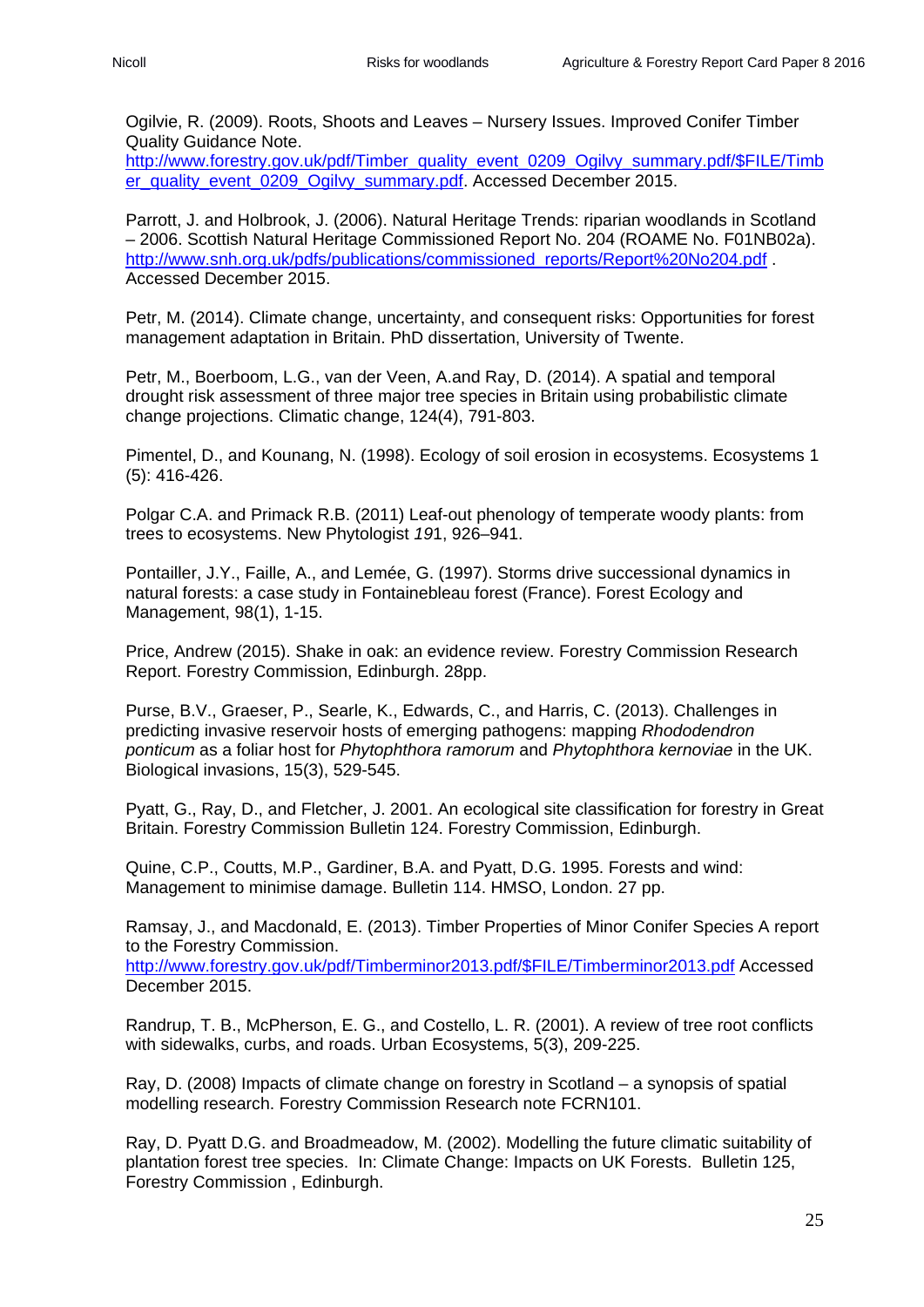Ray, D., Wainhouse, D., Webber, J., and Gardiner, B. (2008). Impacts of climate change on forests and forestry in Scotland. Forest Research report compiled for Forestry Commission Scotland.

[http://www.forestry.gov.uk/pdf/scottish\\_climate\\_change\\_final\\_report.pdf/\\$FILE/scottish\\_clim](http://www.forestry.gov.uk/pdf/scottish_climate_change_final_report.pdf/$FILE/scottish_climate_change_final_report.pdf) [ate\\_change\\_final\\_report.pdf](http://www.forestry.gov.uk/pdf/scottish_climate_change_final_report.pdf/$FILE/scottish_climate_change_final_report.pdf) . Accessed December 2015.

Ray D, Morison J and Broadmeadow M (2010) Climate change-impacts and adaptation in England's woodlands Forestry Commission Research Note 201, Available online: [http://www.forestry.gov.uk/pdf/FCRN201.pdf/\\$FILE/FCRN201.pdf](http://www.forestry.gov.uk/pdf/FCRN201.pdf/$FILE/FCRN201.pdf) . Accessed December 2015.

Ray, D., Bathgate, S., Moseley, D., Taylor, P., Nicoll, B., Pizzirani, S., and Gardiner, B. (2014). Comparing the provision of ecosystem services in plantation forests under alternative climate change adaptation management options in Wales. Regional Environmental Change, 1-13.

Ray, D., Sing, L., Watts, K., and Nicoll, B (2016). Forest ecosystem services and climate change. LWEC Supporting paper. LWEC.

Rayner, B., and Nicoll, B. 2012. Potential for woodland restoration above the A83 in Glen Croe to reduce the incidence of water erosion and debris flows. Forestry Commission report September 2012.

[http://www.forestry.gov.uk/pdf/Rayner\\_Nicoll\\_FR\\_report\\_A83\\_Glen\\_Croe.pdf/\\$FILE/Rayner](http://www.forestry.gov.uk/pdf/Rayner_Nicoll_FR_report_A83_Glen_Croe.pdf/$FILE/Rayner_Nicoll_FR_report_A83_Glen_Croe.pdf) Nicoll FR\_report\_A83\_Glen\_Croe.pdf . Accessed December 2015.

Read, D.J., Freer-Smith, P.H., Morison, J., Hanley, N., West, C.C., and Snowdon, P. (eds.) (2009). Combating climate change: a role for UK forests. An assessment of the potential of the UK's trees and woodlands to mitigate and adapt to climate change. The Stationery Office, Edinburgh. pp 50-66.

Redfern, D. and Hendry, S. (2002). Climate change and damage to trees in the UK caused by extremes in temperature. In: Broadmeadow, M. (Ed.). (2002). Climate change: Impacts on UK forests. Forestry Commission Bulletin 125. Forestry Commission, Edinburgh, pp. 29- 39.

Roberts, A.M.I., Tansey, C., Smithers, R. J. and Phillimore, A. B. (2015), Predicting a change in the order of spring phenology in temperate forests. Global Change Biology, 21: 2603–2611. doi: 10.1111/gcb.12896

Sangüesa-Barreda, G., Camarero, J.J., Oliva, J., Montes, F., Gazol, A. 2015. Document Past logging, drought and pathogens interact and contribute to forest dieback. Agricultural and Forest Meteorology, 208, 85-94

Schelhaas, M.J., Nabuurs, G.J. and Schuck, A. (2003). Natural disturbances in the European forests in the 19th and 20th centuries. Global Change Biology, 9(11), 1620-1633.

Schuck, A., and Schelhaas, M.J. (2013). Storm damage in Europe–an overview. In Living with Storm Damage to Forests: What Science Can Tell Us 3 (pp. 15-23). European Forest Institute.

Sparks, T. and Gill, R. (2002) Climate change and the seasonality of woodland flora and fauna. In: Broadmeadow MJ (ed) Climate change: impacts on UK forests.